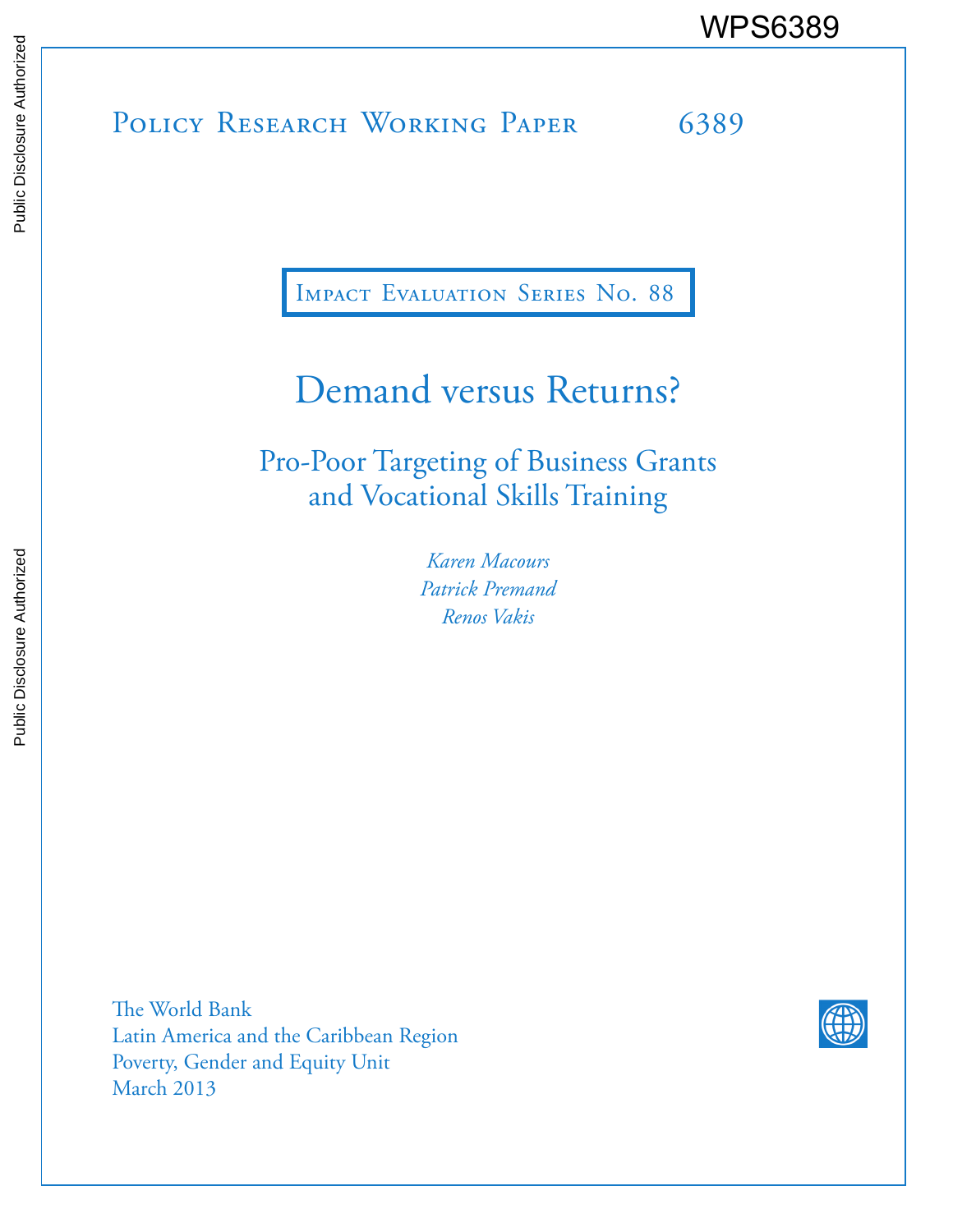#### POLICY RESEARCH WORKING PAPER 6389

### **Abstract**

Interventions aimed at increasing the income generating capacity of the poor, such as vocational training, micro-finance or business grants, are widespread in the developing world. How to target such interventions is an open question. Many programs are self-targeted, but if perceived returns differ from actual returns, those self-selecting to participate may not be those for whom the program is the most effective. The authors analyze an unusual experiment with very high take-up of business grants and vocational skills training, randomly assigned among nearly all households in selected poor rural communities in Nicaragua. On average, the interventions resulted in increased participation in non-agricultural employment and higher income from related activities. The paper investigates whether targeting could have resulted in higher returns by analyzing heterogeneity in impacts by stated baseline demand, prior participation in non-agricultural activities, and a

wide range of complementary asset endowments. The results reveal little heterogeneity along observed baseline characteristics. However, the poorest households are more likely to enter and have higher profits in nonagricultural self-employment, while less poor households assigned to the training have higher non-agricultural wages. This heterogeneity appears related to unobserved characteristics that are not revealed by stated baseline demand, and more difficult to target. In this context, self-targeting may reduce the poverty-reduction potential of income generating interventions, possibly because low aspirations limit the poor's ex-ante demand for productive interventions while the interventions have the potential to increase those aspirations. Overall, targeting productive interventions to poor households would not have come at the cost of reducing their effectiveness. By contrast, self-targeting would have limited poverty reduction by excluding the poorest.

*The Impact Evaluation Series has been established in recognition of the importance of impact evaluation studies for World Bank operations and for development in general. The series serves as a vehicle for the dissemination of findings of those studies. Papers in this series are part of the Bank's Policy Research Working Paper Series. The papers carry the names of the authors and should be cited accordingly. The findings, interpretations, and conclusions expressed in this paper are entirely those of the authors. They do not necessarily represent the views of the International Bank for Reconstruction and Development/World Bank and its affiliated organizations, or those of the Executive Directors of the World Bank or the governments they represent.*

This paper is a product of the Poverty, Gender and Equity Unit, Latin America and the Caribbean Region. It is part of a larger effort by the World Bank to provide open access to its research and make a contribution to development policy discussions around the world. Policy Research Working Papers are also posted on the Web at http://econ.worldbank.org. The author may be contacted at rvakis@worldbank.org.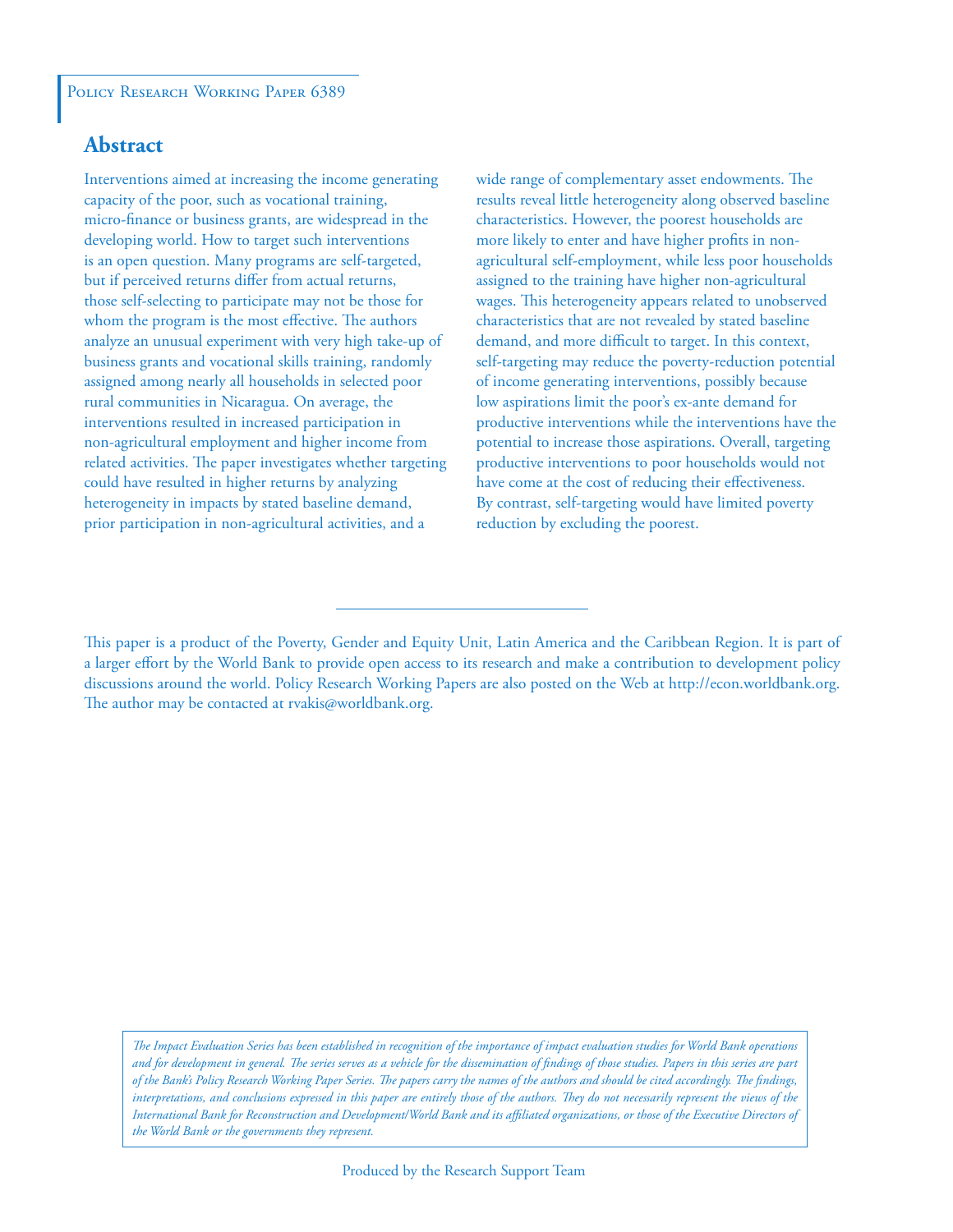## **Demand versus Returns? Pro-poor targeting of business grants and vocational skills training[1](#page-2-0)**

Karen Macours\*, Patrick Premand\*\*, Renos Vakis\*\*

Keywords: business grants, vocational training, targeting, aspirations, cash transfers, randomized experiment. JEL codes: 01, D1, I3. Sector Board: POV

\* Paris School of Economics and INRA; \*\* The World Bank

 $\overline{\phantom{a}}$ 

<span id="page-2-0"></span><sup>&</sup>lt;sup>1</sup> We are grateful to Ximena Del Carpio and Fernando Galeana for countless contributions during data collection and preparation, the program team at the Ministerio de la Familia, in particular Carold Herrera and Teresa Suazo for their collaboration during the design of the impact evaluation, and the Centro de Investigación de Estudios Rurales y Urbanos de Nicaragua (in particular Verónica Aguilera, Enoe Moncada, and the entire field team) for excellent data collection. We are grateful to Karthik Muralidharan for comments. Financial support for this research was received from the World Bank (ESSD trust funds, a RSB grant, the Government of the Netherlands through the BNPP program as well as the Spanish Impact Evaluation Fund), and BASIS (USAID Agreement No. EDH-A-00-06-0003-00 awarded to the Assets and Market Access Collaborative Research Support Program). The views expressed in this paper are those of the authors and do not necessarily reflect those of the World Bank or any of its affiliated organizations. All errors and omissions are our own.

Contacts[: karen.macours@parisschoolofeconomics.eu,](mailto:karen.macours@parisschoolofeconomics.eu) [ppremand@worldbank.org](mailto:ppremand@worldbank.org) and [rvakis@worldbank.org](mailto:rvakis@worldbank.org)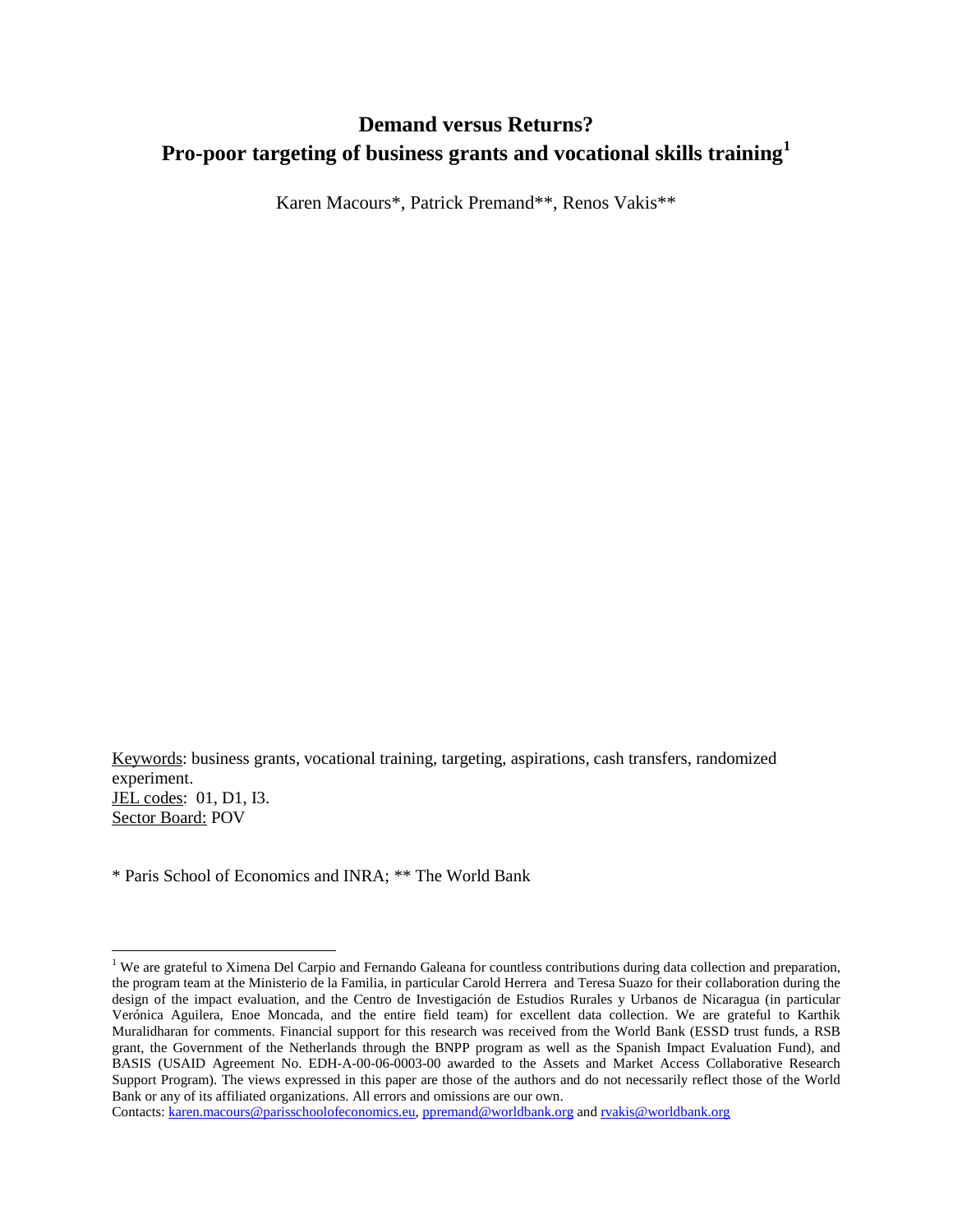#### **1. Introduction**

In recent years, there has been renewed attention on policies to enhance the income generating capacity of the poor. Since both skills and capital can limit productive choices (Lucas, 1978; Banerjee and Newman, 1992), many programs specifically tackle those constraints to facilitate entry and returns to nonagricultural wages, self-employment or entrepreneurship. Programs offering training or relaxing liquidity constraints have proliferated in many developing countries (World Bank, 2012). A growing literature provides experimental evidence on the impact of skills training (Attanasio, Kugler and Meghir, 2011; Card et al, 2011; McKenzie and Woodruff, 2012), micro-finance (Banerjee et al., 2010; Crépon et al, 2011), and grants for small business development (De Mel, McKenzie and Woodruff, 2012a; Fafchamps et al. 2011). Yet, there remain substantial questions about how to design programs for productive employment, starting with the very fundamental question of how to target them. Indeed, compared to the literature on (conditional) cash transfer programs (Alatas et al., 2012; Coady, Grosh and Hoddinot 2004; de Janvry and Sadoulet, 2006), there is little empirical evidence regarding targeting mechanisms for training or small business development interventions.

Despite this, most productive programs have very specific targeting criteria, and these criteria differ immensely across programs. Many interventions are targeted based on demand through self-selection. For example, training courses typically require that individuals self-select to participate (Attanasio, Kugler and Meghir, 2011; Card et al, 2011). Interventions relaxing capital constraints also tend to be offered to participants based on demand. This is particularly common for microfinance (Banerjee et al., 2009; Crépon et al, 2011) but also used for cash grants (Blattman, Fiala and Martinez, 2011). An underlying assumption for selection on-demand is that it maximizes program impacts as those who self-select are also the ones with the highest potential returns from the intervention, as would be predicted by the standard Roy model of selection (Roy, 1951). But this assumption may not hold if certain households have inaccurate perceptions of program returns. For instance, even if returns for the poor might be quite high, many of them may self-select out because of lack of information (Jensen 2010; Baird, McIntosh and Ozler, 2011) or because of limited hope or aspirations (Duflo, 2012). Local peer effects may accentuate such low informational flows and formation of aspirations (Wilson, 1987), and were indeed instrumental in increasing households' aspirations in the program studied in this paper (Macours and Vakis, 2009). The optimality of targeting on-demand is hence an empirical question.

Other programs target individuals who are already employed in specific activities. Micro-finance services or grants for small business development often target small business owners (De Mel, McKenzie and Woodruff, 2008; Dupas and Robinson, 2013). Many training programs are also targeted to existing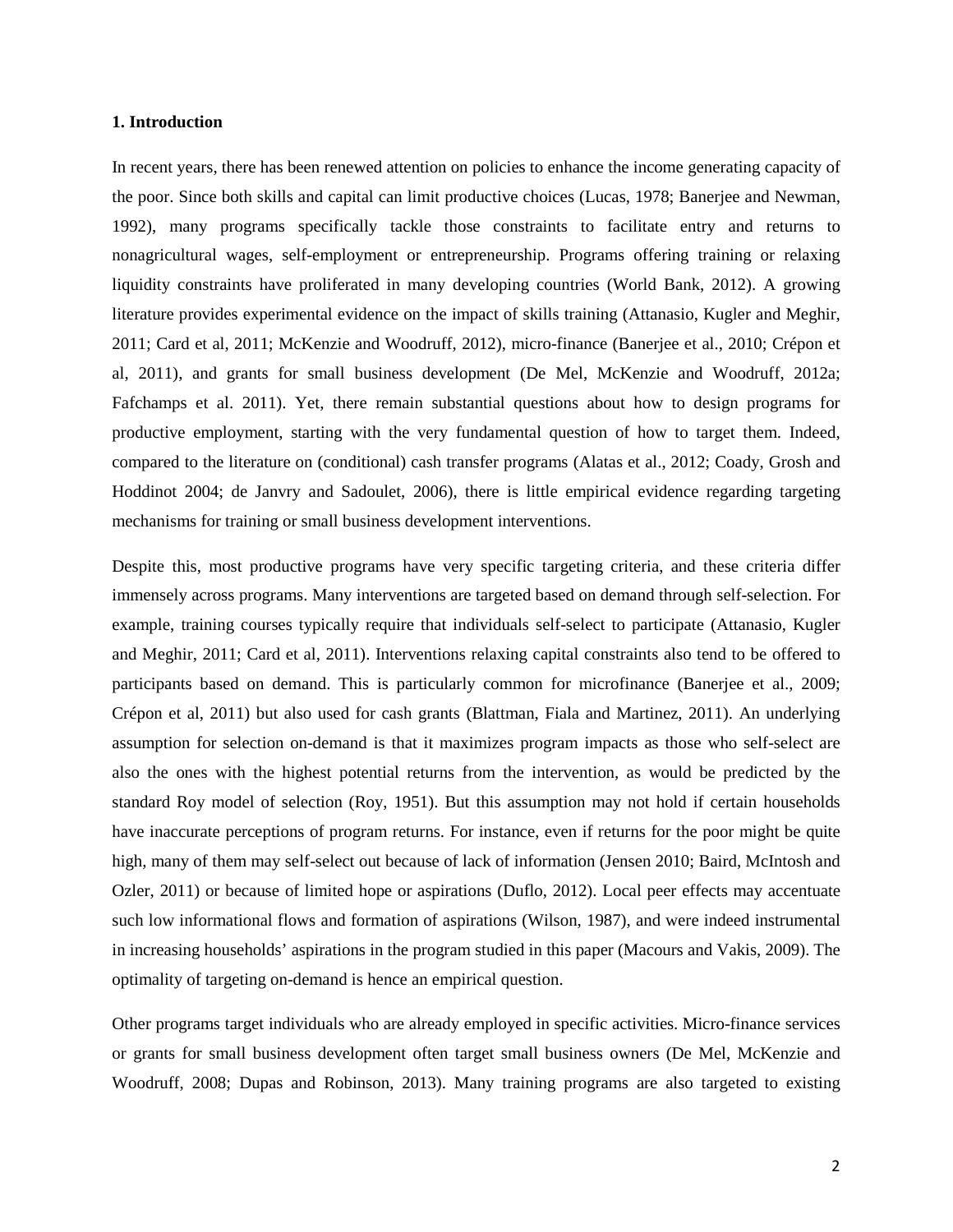entrepreneurs (McKenzie and Woodruff, 2012), sometimes in the form of optional services offered to banks or micro-finance clients (Bruhn and Zia, 2012) or as part of a program's regular meeting schedule (Karlan and Valdivia, 2011).

A third common type of targeting is based on observed baseline assets such as capital or skills. Targeting those with a minimum asset endowment can be motivated by the perceived need for complementary production factors in order to make optimal use of new skills or capital. Based on potential complementarities in the skills production function (Cunha and Heckman, 2007), training programs at times target participants with higher levels of education on the premise that they would be better able to benefit from additional skills training. Similarly, potential complementarities between skills and capital in a small business production function implicitly or explicitly can justify categorical targeting of programs on baseline endowments of capital or skills.

And yet, certain programs that target baseline assets do the exact opposite by targeting those without complementary assets. Indeed, programs such as BRAC's Targeting the Ultra Poor (CFPR-TUP) program specifically aim to include the poorest of the poor and are designed to address several constraints at once by providing capital, skills and a subsistence allowance during program implementation (BRAC, 2012). In those cases, eligibility is defined based on households' lack of certain baseline assets, unfavorable demographics or dwelling characteristics. These attributes can be summarized in a proxy means score and combined with participatory rapid appraisal methods (Morduch, Ravi and Bauchet, 2012; Banerjee et al. 2011). An important question is whether such pro-poor targeting might come at the cost of reducing the overall impacts of productive interventions. This potential trade-off is critical to understand, because productive interventions are often designed with an objective to reduce poverty, yet targeting based on prior demand or asset endowments may run counter to this objective.

More generally, while different income generating programs use different targeting mechanisms, little is known about how these differences in targeting may affect program effectiveness. Indeed, evaluations often start from an existing targeting mechanism, for instance by preselecting those eligible and interested prior to the randomized assignment. In doing so, impact estimates represent local average treatment effects (LATE) for the eligible, interested and complying population. These local average treatment effects might be quite different from the potential treatment effects on a wider population, in particular when take-up is low or likely to depend on the returns to participation (Carneiro, Heckman and Vytlacil, 2010, 2011). While some papers analyze the differences between characteristics of applicants and nonapplicants (Almeida and Galasso, 2010), this typically is not sufficient to assess whether local average treatment effects under- or over-estimate marginal treatment effects. Other related work considers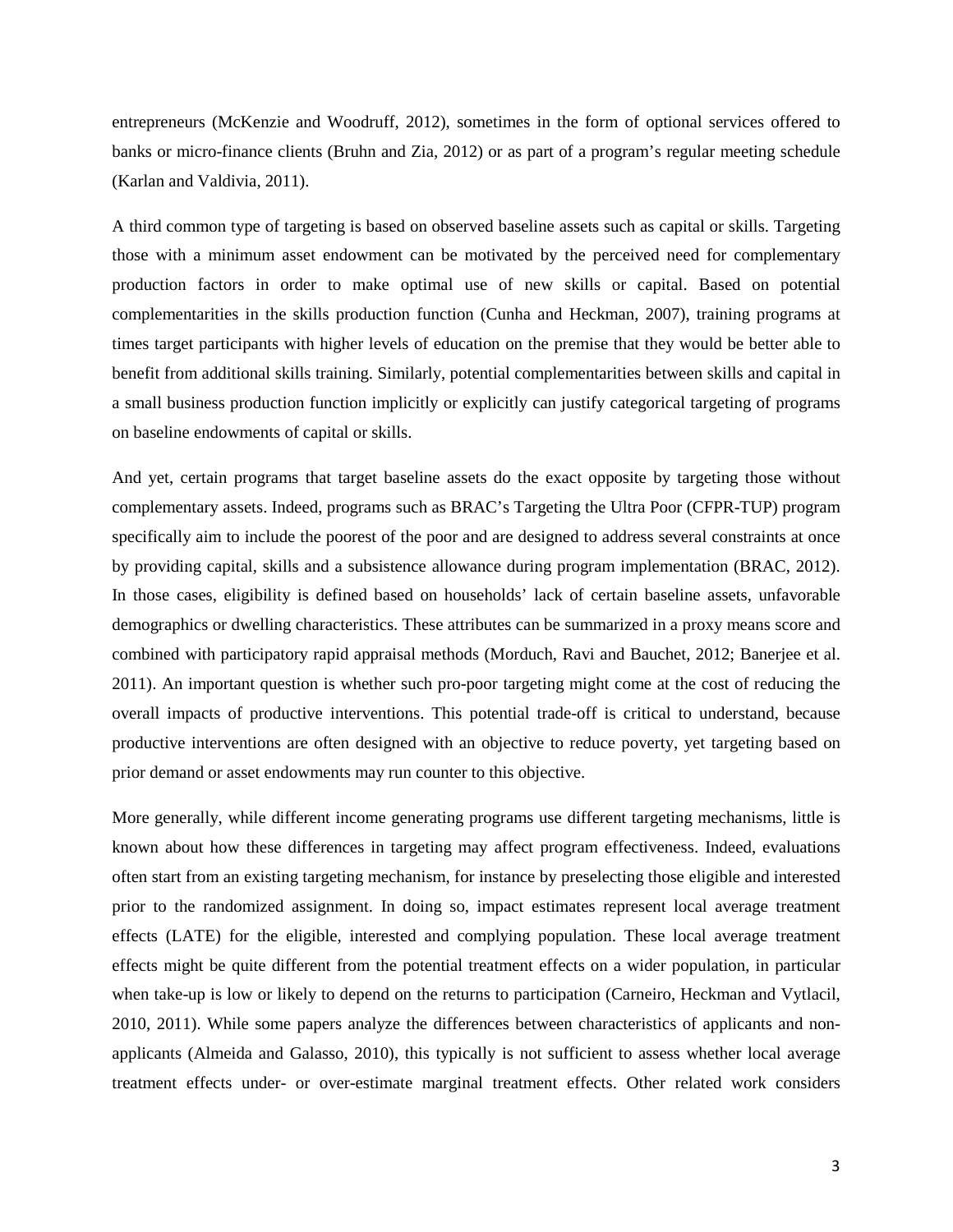heterogeneity of program impacts by baseline characteristics of program participants. For instance, entry into self-employment or productivity of the self-employed has been shown to vary along dimensions such as experience and ability, assets or gender (De Mel, McKenzie and Woodruff 2008, 2009; Fafchamps et al., 2011). However, as such analysis is typically done within the already targeted population, it provides limited guidance on alternative targeting mechanisms.

In this paper, we address the targeting question by using an unusual experiment conducted in poor rural Nicaraguan communities, where vocational skills training and business grants were randomly assigned among households irrespective of initial demand or other baseline characteristics. The training and business grants were of substantial size and were offered in combination with a one-year conditional cash transfer program. In Macours, Premand, and Vakis (2012) we show that both the vocational training and the business grant facilitated income diversification and helped households to protect themselves against exogenous climatic shocks. The grant also led to an average increase in per capita expenditures and income.

This experiment is particularly well suited to analyze targeting of productive interventions. The program targeted almost all households in affected poor rural communities, including households that were above the poverty line but deemed vulnerable to fall into poverty. All eligible households were informed about the benefits of the program through meetings in their own communities, households were strongly encouraged to apply, and special efforts were made to maximize enrollment, including through targeted home visits and compensation for time opportunity costs during training days. While baseline demand for the productive interventions seemed low, especially among the poor, once the program was offered and participation encouraged, take-up was nearly full.

This paper takes advantage of this near universal targeting and high take-up rate to analyze whether returns to the productive interventions depend on baseline observables such as ex-ante demand for the intervention, prior wage or self-employment experience, or initial asset endowments. While the experiment did not randomly expose households to different targeting mechanisms, we use the near universal targeting of the randomly allocated interventions and heterogeneity within the targeted population to shed light on potential trade-offs of using alternative ex-ante targeting mechanisms. In doing so, we show that, two years after the end of the interventions, there is very little heterogeneity of program impacts on participation in, or returns to, non-agriculture wage or self-employment, along any of these observed baseline characteristics. This indicates that targeting on stated baseline demand, prior participation in non-agricultural activities, or initial asset endowment would not have resulted in higher returns. Interestingly, however, and despite lower demand for productive interventions from the poor, we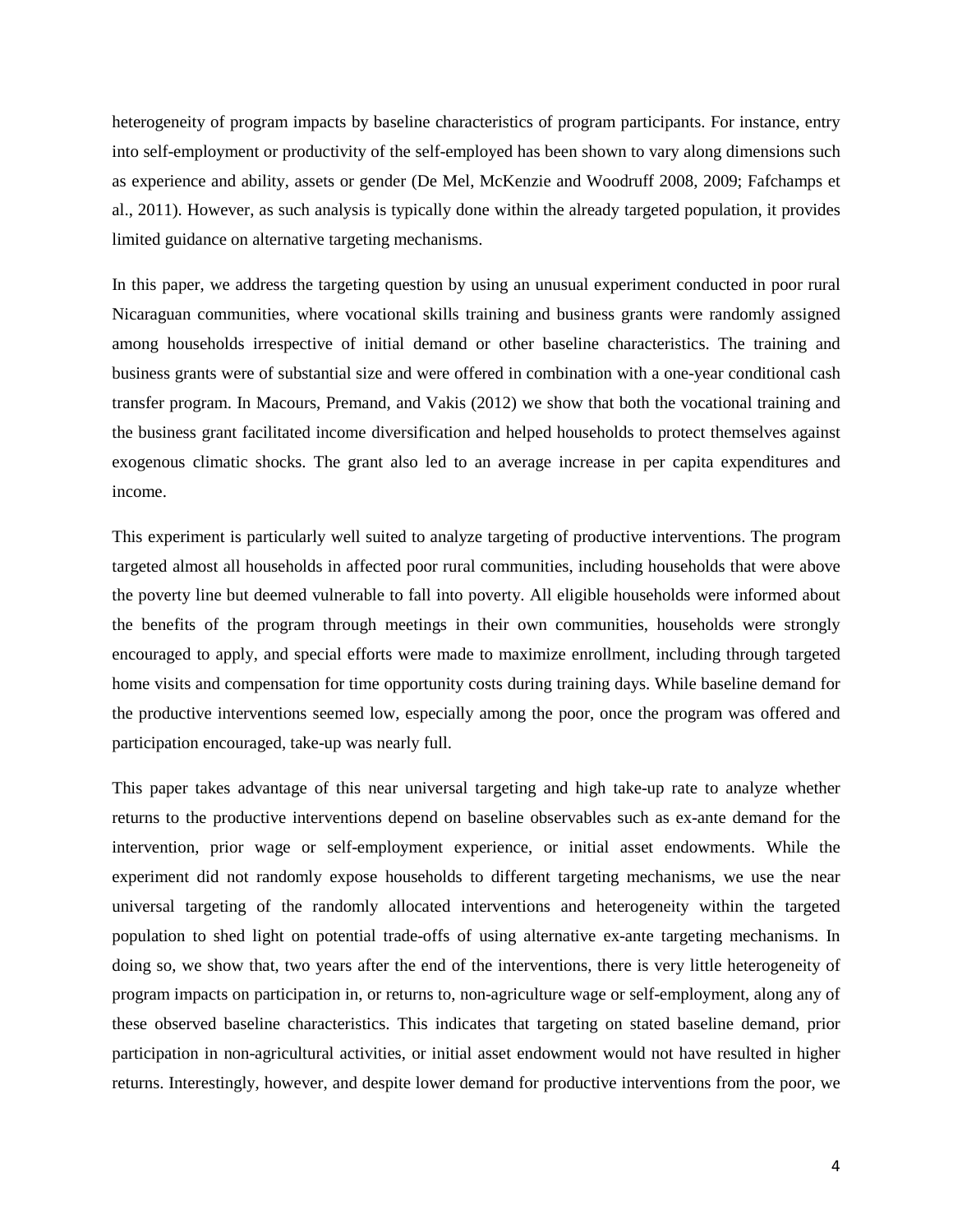find heterogeneity by baseline poverty level. With both interventions, the poorest households are more likely to enter and have higher profits in non-agricultural self-employment, while less poor households assigned to the training have higher non-agricultural wages. While this pattern is clear when using detailed information on per capita expenditures to identify the poor, it is much less obvious when using observed asset endowments or proxy means methods.

Overall, heterogeneity in outcomes hence seems to be related to characteristics that are harder to target. This can be either because these characteristics were unobserved at baseline and were not revealed by stated baseline demand, or because they were affected by the intervention itself. The latter may happen, for instance, if low baseline demand for productive interventions was the result of low aspirations, and if program participation itself changed attitudes and preferences for the productive interventions, as such also increasing their returns. We provide supportive evidence for this mechanism by establishing that positive attitudes towards the future are indeed lower for the poor, yet significantly affected by the interventions. Possibly as a result, targeting the interventions to poor households in this context did not come at the cost of reducing overall impacts. This holds for both the vocational training and business grants, adding to the generalizability of the findings. Hence the empirical evidence in this paper supports the pro-poor targeting of such interventions.

The findings highlight that if perceived returns differ from actual returns, those self-selecting to participate may not be those for whom the program is the most effective. In those cases, self-targeting can lead to important exclusion errors. The findings relate to other recent evidence on the lack of positive selfselection and potentially negative self-selection. Walters (2012) shows that low-income students and students with low prior achievement, who are unlikely to apply to charter schools, are in fact those that gain the most from attending these schools. His model illustrates that when participation decisions are driven by multiple factors, selection on one dimension can lead to negative selection on gains in another dimension. Similarly, Karlan and Valdivia (2011) find stronger impacts from a business skills training program among clients who expressed least interest in the training at baseline, and Finkelstein and McGarry (2006) find that those who purchase insurance are lower risk but more risk-averse individuals.

In addition to its focus on targeting, this paper contributes to the broader literature on interventions relaxing skills and capital constraints (as referenced above), by analyzing the relative effectiveness of vocational training and business grants in a single experimental setting. With the exception of de Mel, McKenzie and Woodruff (2012b) and Berge, Bjorvatn and Tungodden (2011), most evaluations do not directly compare the impact of these different types of interventions in the same population.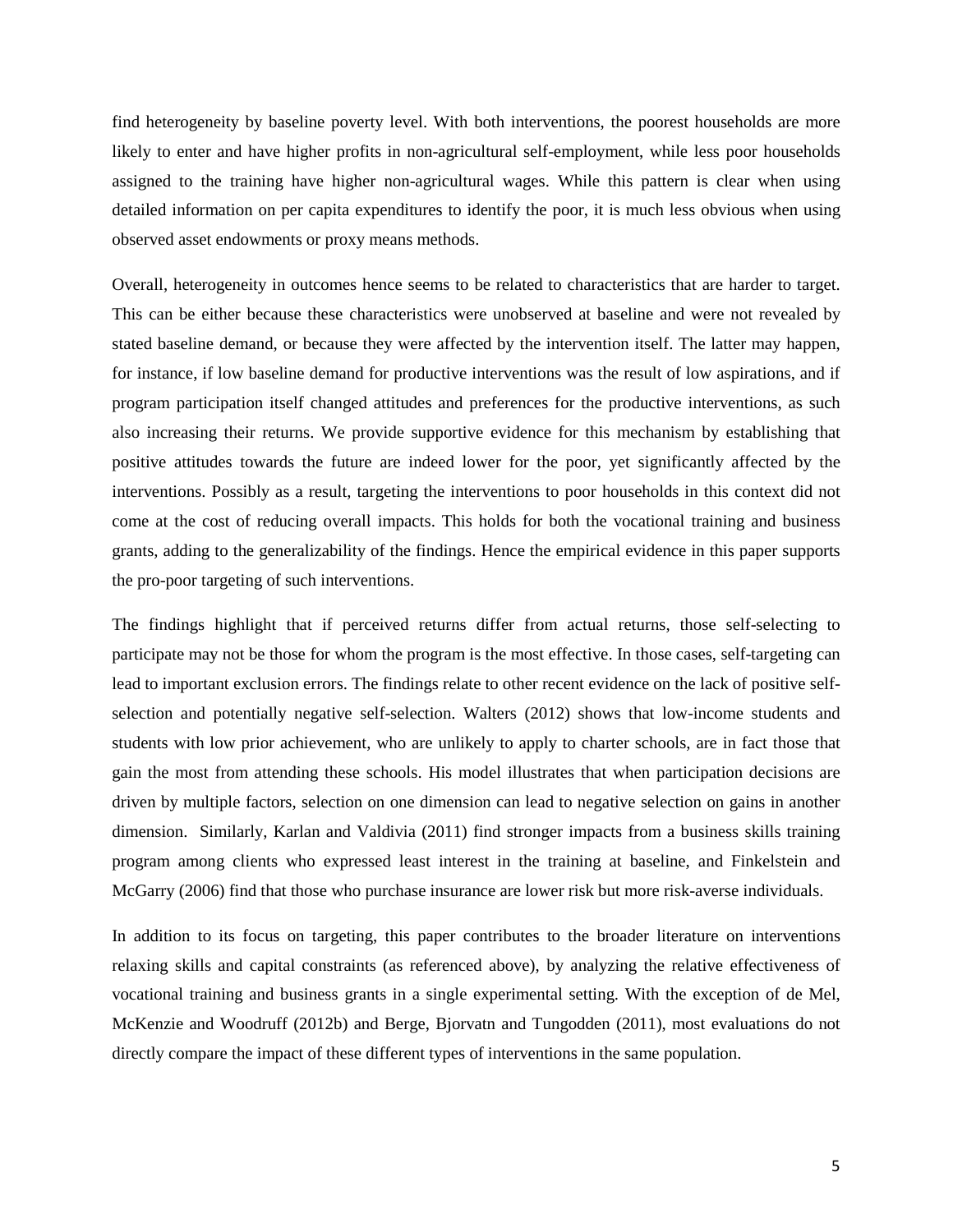The paper proceeds as follows. Section 2 provides more information regarding the program and the experimental design. In section 3, we discuss the data and set out the methodology used to analyze program heterogeneity along various dimensions. Section 4 discusses the results while section 5 concludes.

#### **2. Program and experimental design***[2](#page-7-0)*

l

The *Atención a Crisis* program was a one-year pilot implemented between November 2005 and December 2006 by the Ministry of the Family in Nicaragua.<sup>[3](#page-7-1)</sup> The program was implemented in six municipalities in the Northwest of Nicaragua, selected because they had been affected by a drought the previous year and had high prevalence of extreme rural poverty. To stratify, all communities in the six municipalities were grouped in blocks based on microclimates, crop mix, road access, and infrastructure. During a first lottery, to which the mayors of the municipalities were invited to attend and participate, 44 blocks were randomly selected and half of the communities in each block were randomly assigned to treatment, and the other half to the control.

Baseline data were then collected in the 56 treatment and 50 control communities. These data were used to define households' eligibility for the program based on a proxy means test. The threshold eligibility level for the proxy means test was set higher than the poverty line. As a result, only around 10 percent of households in treatment and control communities were ineligible for the program (their estimated baseline expenditures, as determined by the proxy means, were above the pre-defined threshold). This process resulted in the identification of 3,002 households to participate in the program. In a subsequent step, 3.7 percent of households that had originally been deemed eligible by the proxy means were reclassified as ineligible after a process of consultation with community leaders, and a corresponding 3.7 percent that had originally been deemed ineligible were reclassified as eligible. To avoid any possibility of selection bias from these choices, we use the *original* eligibility as the intent-to-treat.

In the treatment communities, the principal caregiver in each eligible household (typically a woman) was then invited to a registration assembly, where the program objectives and various components were explained. At the end of the assembly, a second lottery took place in each community. During this lottery, all eligible households within each community were assigned to one of three treatment packages: (1) a

<span id="page-7-0"></span><sup>&</sup>lt;sup>2</sup> More detailed information about the program and its different components is provided in the online appendix of Macours, Schady and Vakis (2012) and on the following website: http://go.worldbank.org/VUYJAQ3UN0

<span id="page-7-1"></span><sup>&</sup>lt;sup>3</sup> The pilot design built on the already existing and successful conditional cash transfer (CCT) model in Nicaragua *Red de Protección Social,* evaluated by Maluccio and Flores (2005).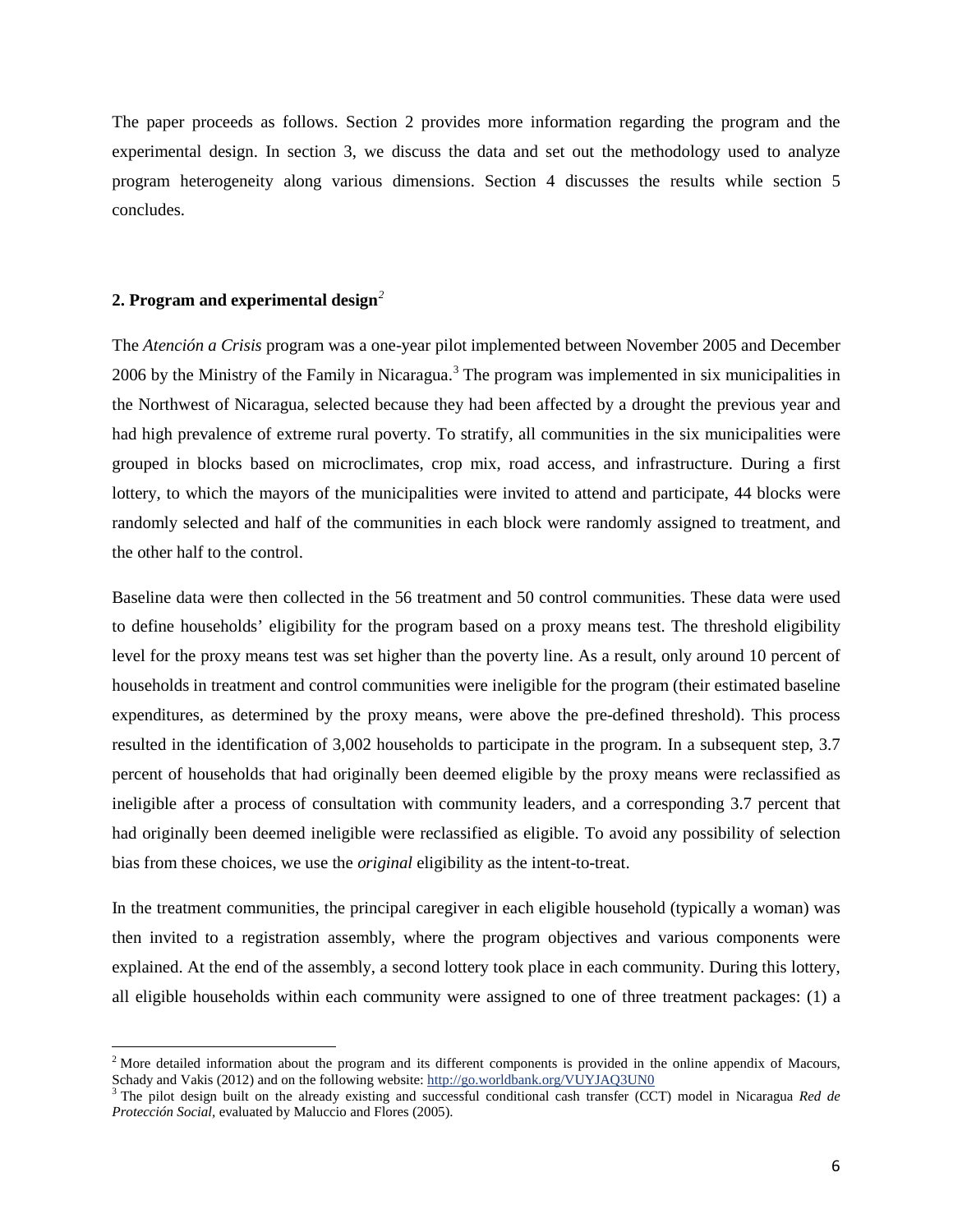basic CCT; (2) a basic CCT plus a scholarship for a vocational training; or (3) a basic CCT plus a business grant. [4](#page-8-0) Participation in the assemblies and lotteries was close to 100 percent.

The training and business grant components on which this paper focuses aimed at strengthening households' ex ante risk management via income diversification in non-agricultural activities. The randomization resulted in balanced samples in the treatment and control communities as well as between treatment groups (Macours, Premand and Vakis, 2012). Program take-up (contamination) in the control group was negligible (one household).

The beneficiary households that were randomly selected for the vocational training package were eligible for a scholarship that allowed one of the adult household members to choose among a number of vocational training courses offered in the main town of the municipality. The scholarship was conditional on regular attendance to the course, and included the course costs and an allowance to compensate for potential lost income during training days. The courses aimed at providing participants with new skills for income diversification outside of subsistence farming. These beneficiaries were also offered labor-market and business-skill training workshops organized in their own communities. In the same year in which they selected and attended the courses, they also received cash transfers conditional on children's primary school and health service attendance.<sup>[5](#page-8-1)</sup>

The beneficiary households that were randomly selected for the productive investment package received a US \$ 200 business grant to start a small non-agricultural activity. This grant was conditional on the household developing a business development plan, outlining the proposed investments in new livestock or non-agricultural income generating activities. Beneficiaries received technical assistance to develop the business plan and to start up their new activities. They also participated in business-skills training workshops organized in their own communities. In addition, they received during the same one-year period the same basic CCT program as the beneficiaries of the vocational training package. The value of the training package and the productive investment package was approximately the same (US\$ 470 and US\$ 480, respectively). The third group of households only received the basic CCT program.

 $\overline{\phantom{a}}$ 

<span id="page-8-0"></span><sup>&</sup>lt;sup>4</sup> The additional benefits of the one year CCT program imply that we are capturing the combined effect of the productive interventions and the CCT. Such a package approach is not uncommon for productive interventions that are targeting the poor. For example, the TUP programs mentioned earlier also include a subsistence allowance during the 18 months of program implementation.

<span id="page-8-1"></span><sup>&</sup>lt;sup>5</sup> With respect to the conditional cash transfer component, all households received a transfer of US \$ 145 even if they did not have children. Households with children between 7 and 15 enrolled and attending primary school received an additional US \$ 90 per household and an additional US \$ 25 per child (all amounts refer to the total transfer received over the year). While the design of the basic CCT is similar to many other CCTs in Latin America, an important difference is its duration was limited to one year. Other CCTs often offer more continuous income support.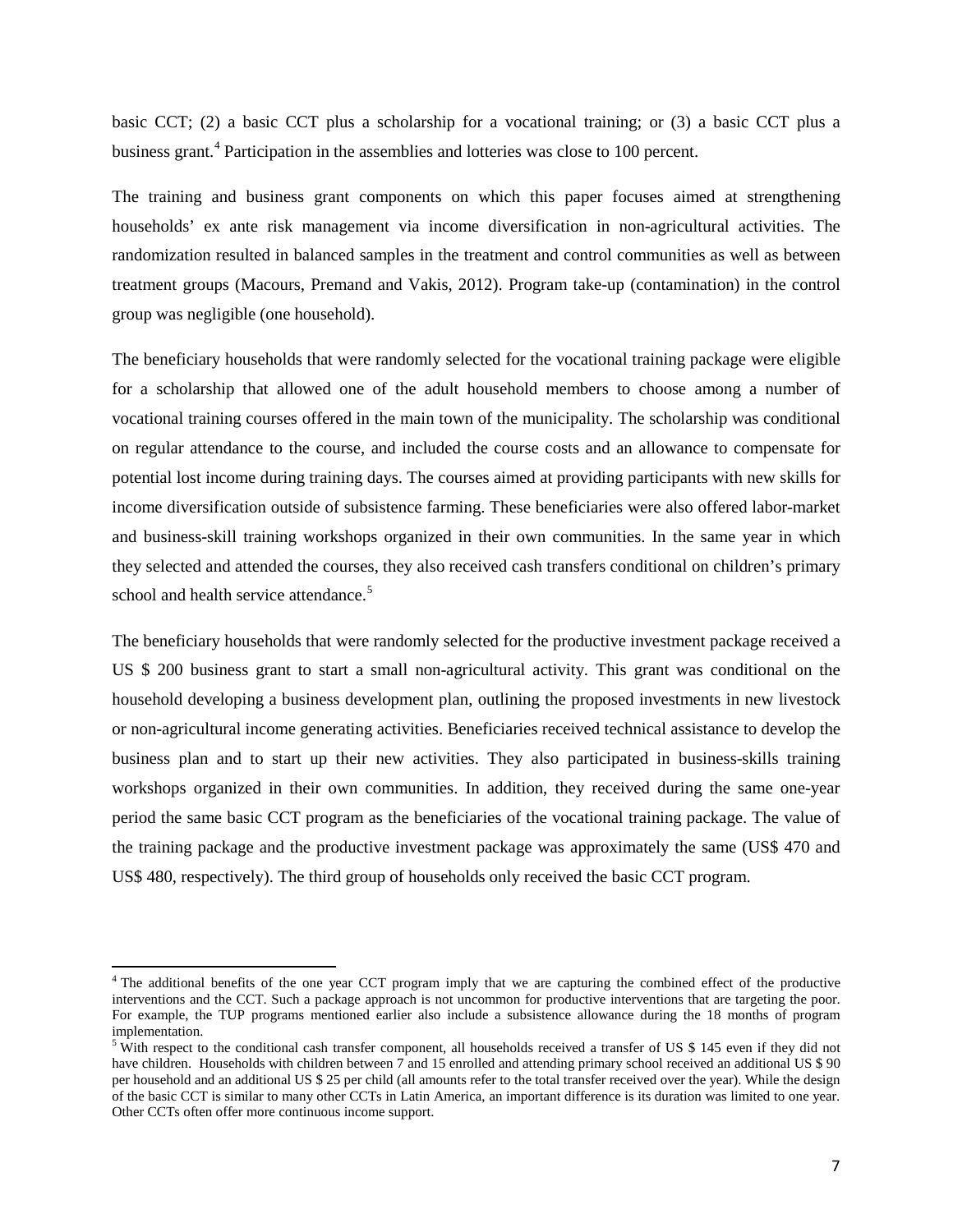The first CCT payments were made in November 2005. The selection of the vocational training course and for the business grants occurred in the spring of 2006. The business grants were disbursed at the end of May 2006, and the vocational training courses took place between September and December 2006. All components of the program ended by December 2006.

As we mentioned earlier, an important feature of the *Atención a Crisis* program was that almost all households (90%) in the program communities were targeted and that program take-up was very high. All households were strongly encouraged to enroll in the program and, if randomly selected for the productive interventions, had to indicate their preferences for the type of vocational training course they wanted to enroll in, or the type of business they wanted to develop. For the relatively few households that had not attended the registration assemblies special efforts were made to maximize enrollment, including through targeted home visits. Local program *promotores* further encouraged participation in all program activities. Take-up was 89 percent for the vocational training package, and 95 percent for the productive investment package.<sup>[6](#page-9-0)</sup>

Importantly, there was no specific targeting of the productive interventions to households with specific demands for such interventions. There also was no specific targeting to households with prior experiences in nonagricultural activities, nor targeting on other asset holdings or eligibility criteria. This contrasts with most other programs aimed at increasing nonagricultural wage or self-employment, which typically include more specific targeting criteria. One clear concern with this universal targeting is its potential inefficiency. Possibly not all households have interests, abilities, skills or the necessary complementary assets to take advantage of these productive interventions, and more targeted interventions possibly could lead to higher average returns. If so, we would expect substantial heterogeneity in impacts of the vocational training or the business grant interventions related to baseline demand or baseline observables the program could have targeted on. We take advantage of the high take-up of both the training and the business grant intervention to shed light on the potential gains from such targeting.

l

<span id="page-9-0"></span> $6$  In order to avoid any selection bias, all of these households are considered eligible. The main reason households did not take-up any program benefits was the fact that some originally eligible households were deemed ineligible by local leaders after the initial assignment—see above. A small number of households had also migrated out of the communities after baseline. Another reason not taking up the vocational training grant was lack of a literate adult capable of taking a course. For the business grant, the ministry initially turned down about 10 percent of the business development plans. These proposals were sent back to the households and virtually all of them received technical assistance and developed a new plan that was ultimately approved.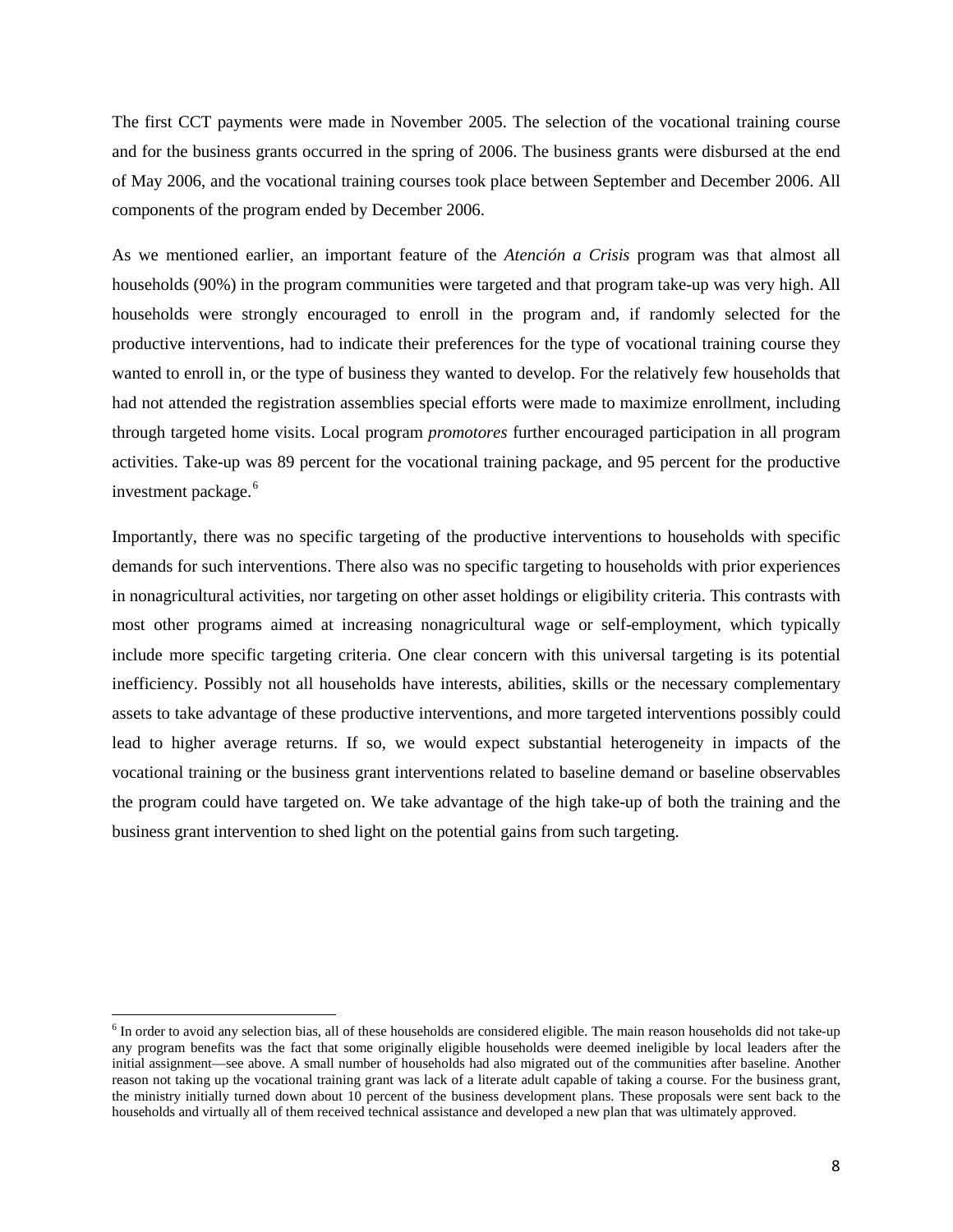#### **3. Data and methodology**

#### *Data*

 $\overline{\phantom{a}}$ 

Baseline data for the evaluation were collected in April-May 2005. A first follow-up survey was collected in July-August 2006 - nine months after households started receiving benefits. Due to implementation delays, the business grant had been disbursed only 2 to 3 months prior to this survey and vocational training courses has been selected but had not yet started. A second follow-up survey was collected between August 2008 and May 2009 (henceforth referred to as 2008). At this point, households had stopped receiving transfers and any related program benefits for an average of two years. As the first follow-up survey was done while some program activities were still under implementation, this paper primarily focuses on the second follow-up survey.

Thanks to thorough tracking procedures, attrition compared to the baseline was minimal, less than 2.4 percent in 2008, and is uncorrelated with treatment status (P-value  $= 0.54$ ). Differences in attrition rates between treatment groups are also very small and not significant (P-value  $= 0.67$ ). The sample includes 972 households eligible for the vocational training, 990 households eligible for the business grant, and 996 households in the control.<sup>[7](#page-10-0)</sup>

The surveys included comprehensive information on household socioeconomic status, including detailed modules for expenditures and economic activities.<sup>[8](#page-10-1)</sup> The baseline survey included specific questions regarding households demand and preferences for potential programs that could help increase their income. It also included detailed modules on household asset endowments (durables, land, livestock), credit access, demographics, dwelling characteristics, education, and remoteness. We use this information, together with the information on baseline economic activities, to analyze the heterogeneity of program impacts. The second follow-up survey in addition included a labor market history module as well as a specific module on households' nonagricultural self-employment activities, which together with the module on economic activities in the last 12 months is used to define the outcome variables.

Finally, we draw on the first follow-up survey to obtain a measure of how the program impacted attitudes towards the future early during program implementation. The sample size for the attitudes questions is lower (1519 households equally divided between productive investment grant, training and control households) as they were part of an additional questionnaire administered only to primary caregivers of

<span id="page-10-1"></span><span id="page-10-0"></span>

<sup>&</sup>lt;sup>7</sup> The analysis in this paper does not include the 964 households that only received the basic CCT.<br><sup>8</sup> The expenditure modules were taken from the 2001 Nicaragua Living Standards Measurement Study (LSMS) survey and include detailed information on various expenditure categories. For example, food expenditures include questions about 63 food items from actual expenditures, home production, and food consumed outside the home. The income module was designed specifically for this study with the objective to capture all the different economic activities household members are engaged in.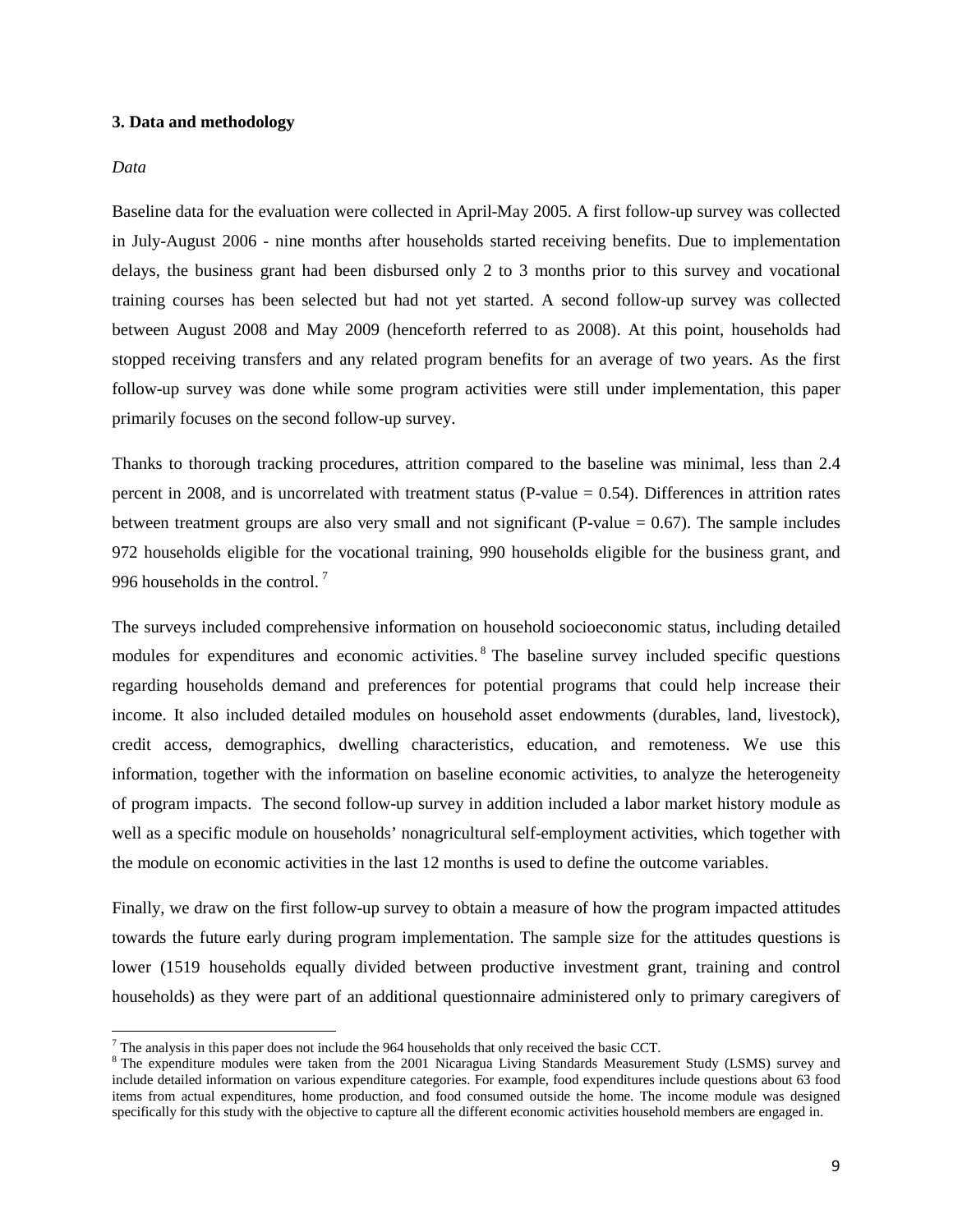children between 0 and 8. We specifically use a set of variables measuring households' attitudes towards the future that were asked following the structure of the CESD questions, a widely-used measure of depression (Radloff, 1[9](#page-11-0)77). $9$ 

#### *Methodology*

 $\overline{\phantom{a}}$ 

Given the randomized assignment and the high take-up rates, we can estimate intent-to-treat estimates that are very close to average treatment effects, without concerns about potential selectivity into treatment. Specifically, we consider the impacts of the vocational training package and the productive investment package and estimate the following intent-to-treat household-level regressions:

$$
Y = \alpha_1 Grant + \alpha_2 Training + \beta Z + \gamma_1 Grant^*Z + \gamma_2 Training^*Z + \delta X + \varepsilon, \quad (1)
$$

where Y are outcomes of interest, *Grant* and *Training* capture the random treatment assignment, Z is the set of baseline variables for which we analyze treatment heterogeneity, and X includes additional baseline controls as well as block stratification dummies.<sup>[10](#page-11-1)</sup> All errors are clustered at the community level.

The outcomes of interest Y include the participation and returns to nonagricultural wage and selfemployment activities two years after the end of the intervention. As the interventions were targeted at the household level, the analysis focuses on household level outcomes. Participation in nonagricultural wage employment takes the value 1 if at least one household member had a non-agricultural wage job at some point during the last 12 months, and 0 otherwise. Participation in nonagricultural self-employment takes the value 1 if at least one household member had a nonagricultural self-employment activity at some point during the last 12 months and 0 otherwise. We use two different variables to measure returns to nonagricultural self-employment, one that measures profits of any non-agricultural self-employment activity the household was active in at the moment of the interview and a second that aggregates gross income of all nonagricultural self-employment income in the last 12 months. While the latter has the disadvantage of not accounting for costs, it provides a longer reference period. The type of nonagricultural selfemployment activities captured by these variables include activities such as food production, small manufacturing, commerce, services, or rearing of small livestock and selling of derived products. All

<span id="page-11-0"></span><sup>9</sup> In addition to the quantitative data, qualitative work preceded each round of data collection. Focus groups and semi-structured interviews with a wide set of beneficiaries and other local actors in treatment and control communities, and in the main town of the municipality were conducted to explore qualitative evidence of the program's impacts, as well as issues related to program

<span id="page-11-1"></span><sup>&</sup>lt;sup>10</sup> All regressions include the baseline value for the outcome variable (when available) and baseline controls for demographics (age of household head and main beneficiary, number of members in different age groups by gender, male household head), participation in different economic activities, distance to school and health center, land and animal holdings.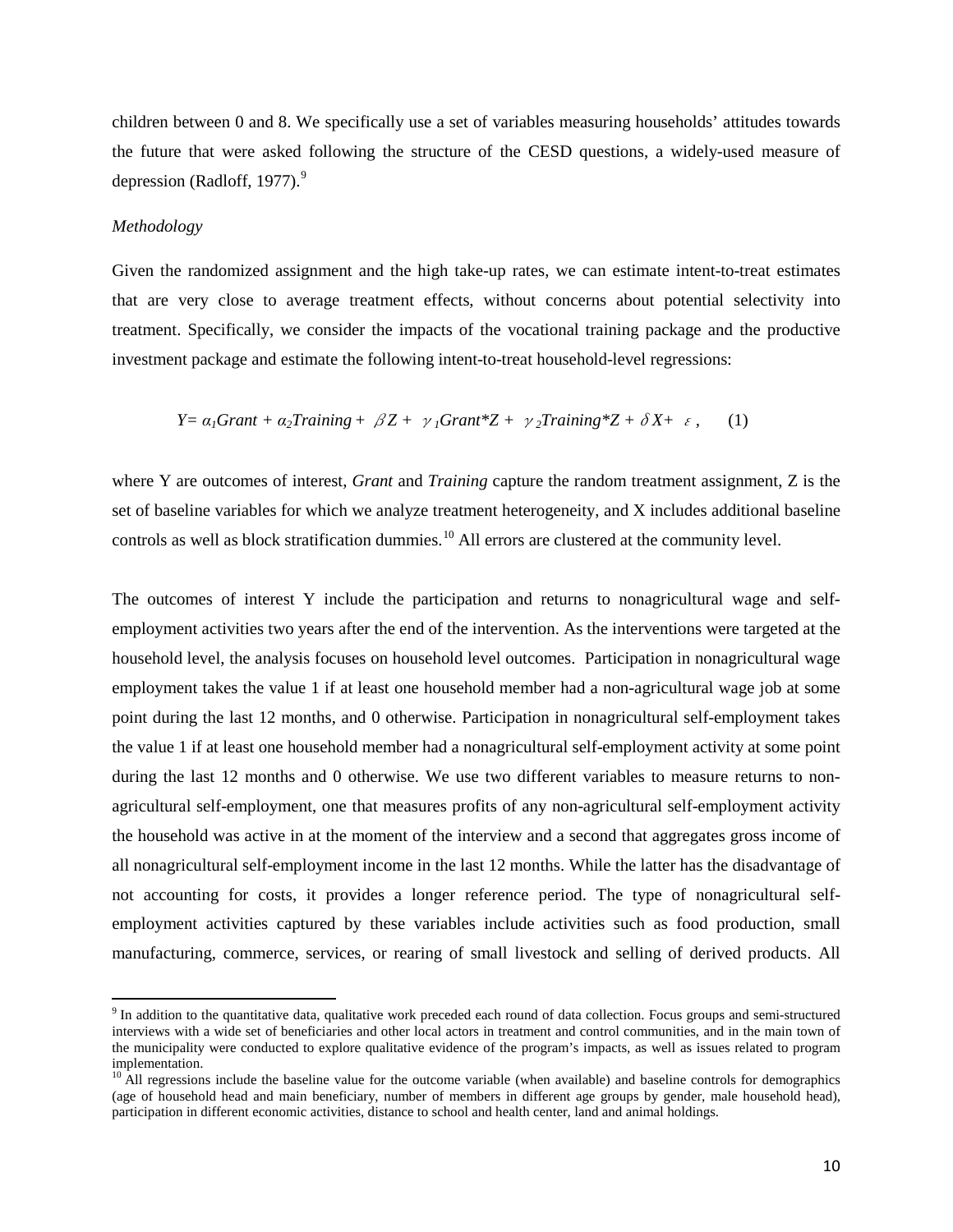these correspond to activities that households could have started up with the business grant or with the skills obtained during vocational training.

To measure returns in wage employment, we also use two variables. The first include all salaries of wage jobs received by all household members in the last 12 months. The second only considers jobs in the private sector by excluding professional jobs as teachers or nurses, for which the vocational training would not have provided appropriate skills. The private sector jobs include jobs in bakeries, maquiladoras, construction, or basic office work for which obtained skills from the vocational training may have been relevant. Finally, and in order to establish whether impact heterogeneity in nonagricultural activities translate in household welfare, we also include household per capita expenditures as one of the outcome variables.

To shed light on the potential gains from targeting on commonly used baseline characteristics, we analyze the heterogeneity in treatment effects along three different dimensions (captured by the interaction terms in equation 1): stated baseline demand, baseline participation in nonagricultural activities, and baseline asset endowments.

The first set of estimations aims to shed light on heterogeneity by baseline demand. We estimate equation 1 with Z capturing households' stated preferences for different types of productive interventions at baseline. As many interventions are specifically demand-driven, this allows to assess the extent to which demand-driven targeting would have increased average participation or returns to nonagricultural activities. In the second set of estimations, Z measures whether the household was active in nonagricultural wage or self-employment at baseline. As another popular eligibility criterion for many interventions is prior participation in the targeted activities, this allows analyzing whether impacts are higher for households already owning a micro-business or engaging in wage work.

The third set of estimations aims to shed light on potential heterogeneity on a wide set of baseline asset endowments. One could hypothesize returns to be higher for households with complementary assets, which might lead to eligibility criteria for productive interventions including such endowments. We specifically consider households' baseline endowments of capital, education, experience, labor and access to markets (remoteness). We also consider dwelling characteristics as they are included in Nicaragua's proxy means measure for poverty.

For these estimates, many different variables could be considered for each domain, and a priori it is not necessarily clear which variable should be preferred for targeting purposes. This could lead to a very large set of interaction effects in our estimations, which can be hard to interpret. We address this dimensionality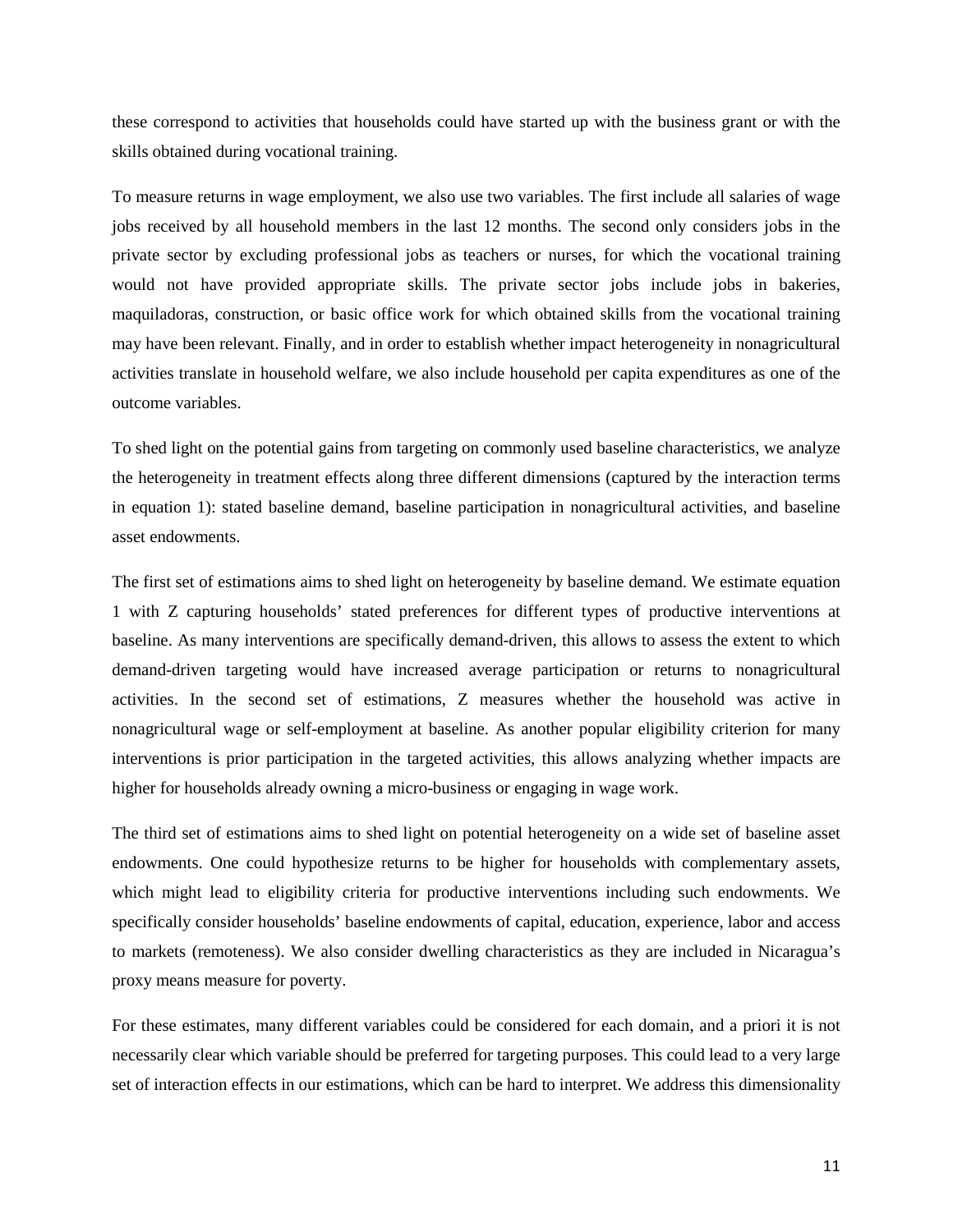issue in two complementary ways. First, for each domain we consider 4 to 10 different variables, standardize each of them by subtracting the sample mean and dividing by the sample standard deviation, and define Z as the average of these standardized measures. This approach gives each of the possible variables equal weight and allows for easy interpretation on whether the variables in that domain are related to higher or lower impacts. Alternatively, we include all the variables separately in Z, and consider the F-test of the joint significance of all the variables in each domain. The advantage of this approach is that we can identify heterogeneity in cases when only a few variables in the domain might matter. The specific variables included for each of the domains for both approaches are listed in the appendix.

In addition to the three dimensions above, we also explore whether impacts vary along baseline poverty, which we measure using detailed baseline expenditure data. Consumption-based poverty is likely to capture a number of unobservable household characteristics that might not be explained by observed asset endowments. As an alternative proxy for baseline expenditures, we therefore also analyze heterogeneity using the official proxy means formula developed by the Nicaraguan government for poverty targeting. Following standard practice, we define a household as poor if baseline per capita expenditures are below the national poverty line for Nicaragua. When we do this, 64% of the households in the sample are poor when using actual baseline expenditures and 68% when using the proxy means formula. Analyzing heterogeneity by poverty level helps to shed light on the potential costs of pro-poor targeting of productive interventions.

#### **4. Results**

#### *Average impact*

Before turning to impact heterogeneity, Table 1 shows the average program impacts on household employment and returns in nonagricultural activities. Being eligible for the business grant significantly increases participation, gross income and profits from non-agricultural self-employment, as well as per capita expenditures. The business grant has no significant effect on wage employment and related income. Training significantly increases non-agricultural private sector wage income, but on average reduces profits from non-agricultural businesses. This is consistent with a partial substitution from selfemployment to wage employment along the intensive margin, even if non-agricultural self-employment also increases along the extensive margin. The impact on per capita expenditures is positive but not significant.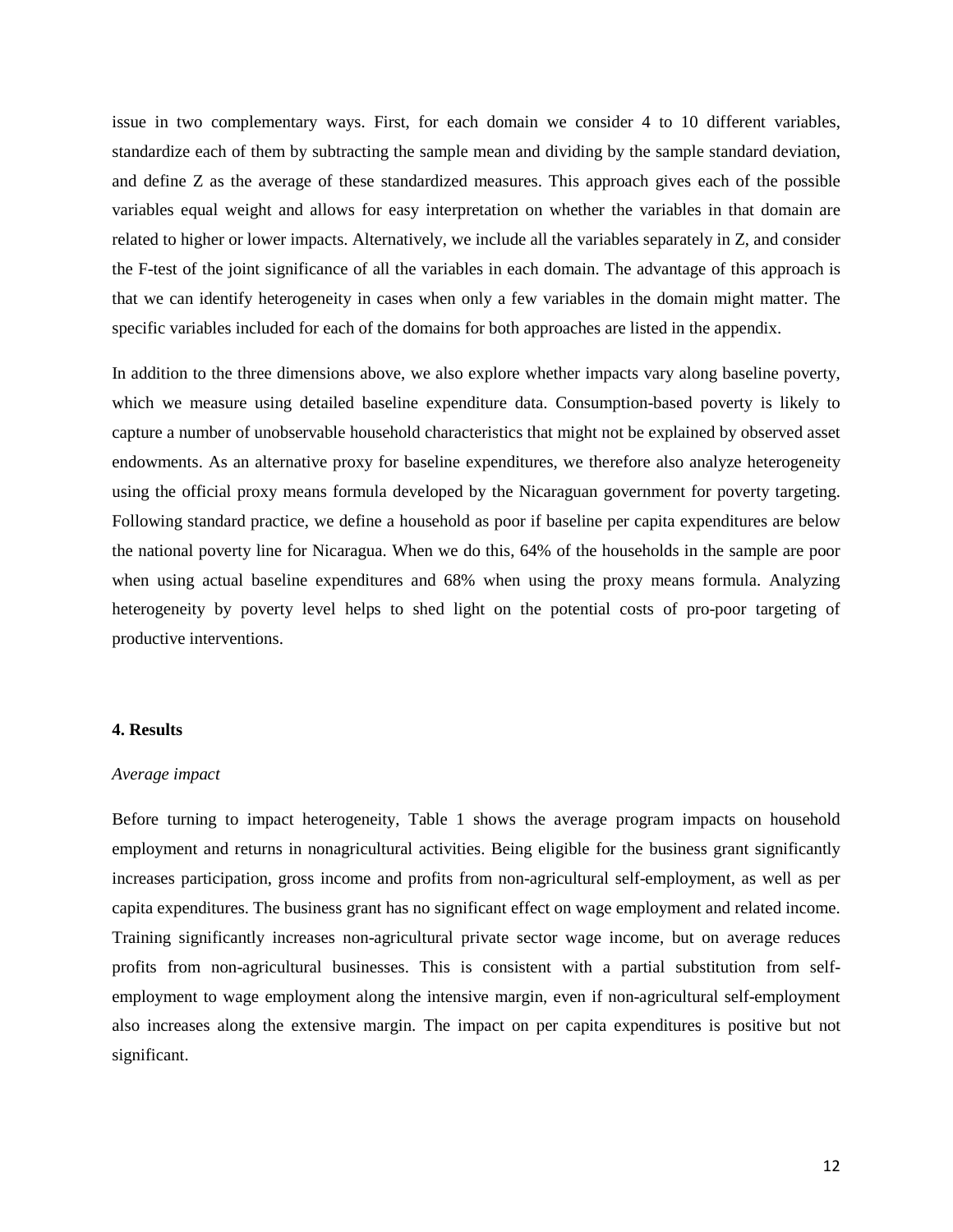#### *Impact heterogeneity and stated demand*

We now turn to studying whether targeting these interventions on observed baseline characteristics would have resulted in higher returns. First, to analyze potential returns to targeting on demand, we use a set of questions from the baseline survey asking households to state their demands for different types of programs. Households were asked in an open question which type of intervention they would prefer in order to increase their incomes. In this open question, none of the households asked for training. About 30% expressed spontaneous demand for credit, indicating a potential liquidity constraint limiting productive investments which the grant could address (Table 2). The majority of households (55%) expressed spontaneous demand for temporary unskilled employment in public works, such as cash-forwork programs. This likely reflects more severe cash constraints, suggesting need for cash for daily expenditures, rather than productive investments. In a following question, households were asked specifically for their interest in training. They were also asked to indicate their preference between the income generating intervention they had stated first (in the open question), and the training option they had mentioned when probed. Almost half of households stated they were indifferent between both options, while 38% preferred training. Among those, only 13% preferred non-agricultural training. Overall, these patterns seem to indicate weak demand for liquidity for investment in business development and for training in skills for nonagricultural employment. Table 2 further shows that stated demand differs significantly between the poor and the non-poor, with the poor less likely to ask for credit or agricultural training, and more likely to ask for cash-for-work programs or to be indifferent.

We use this stated demand to analyze whether returns to grants or training are higher for households with preferences for those interventions. In particular, since spontaneous demand for credit suggests households perceive cash constraints for productive investments, we analyze whether the returns to the cash grants are higher for households stating such demand. We also show heterogeneity by demand for the cash-for-work program. Similarly, we analyze whether returns to vocational training are higher for those expressing preference for non-agricultural training, or more broadly for any type of training. Table 3 shows that impacts for households with baseline demands consistent with either the business grant or the training are not higher than those for other households. If anything, many of the interaction effects are negative (though mostly not significant). Households with stated demand for credit are neither more likely to participate in nonagricultural self-employment when they receive the cash grant, nor do they have higher returns in such activities. And households who stated preferences for non-agricultural training and subsequently were randomly selected to receive nonagricultural training are not more likely to increase participation in nonagricultural wage or self-employment, nor do they get higher incomes from such activities. Overall these results do not support targeting on stated baseline demand.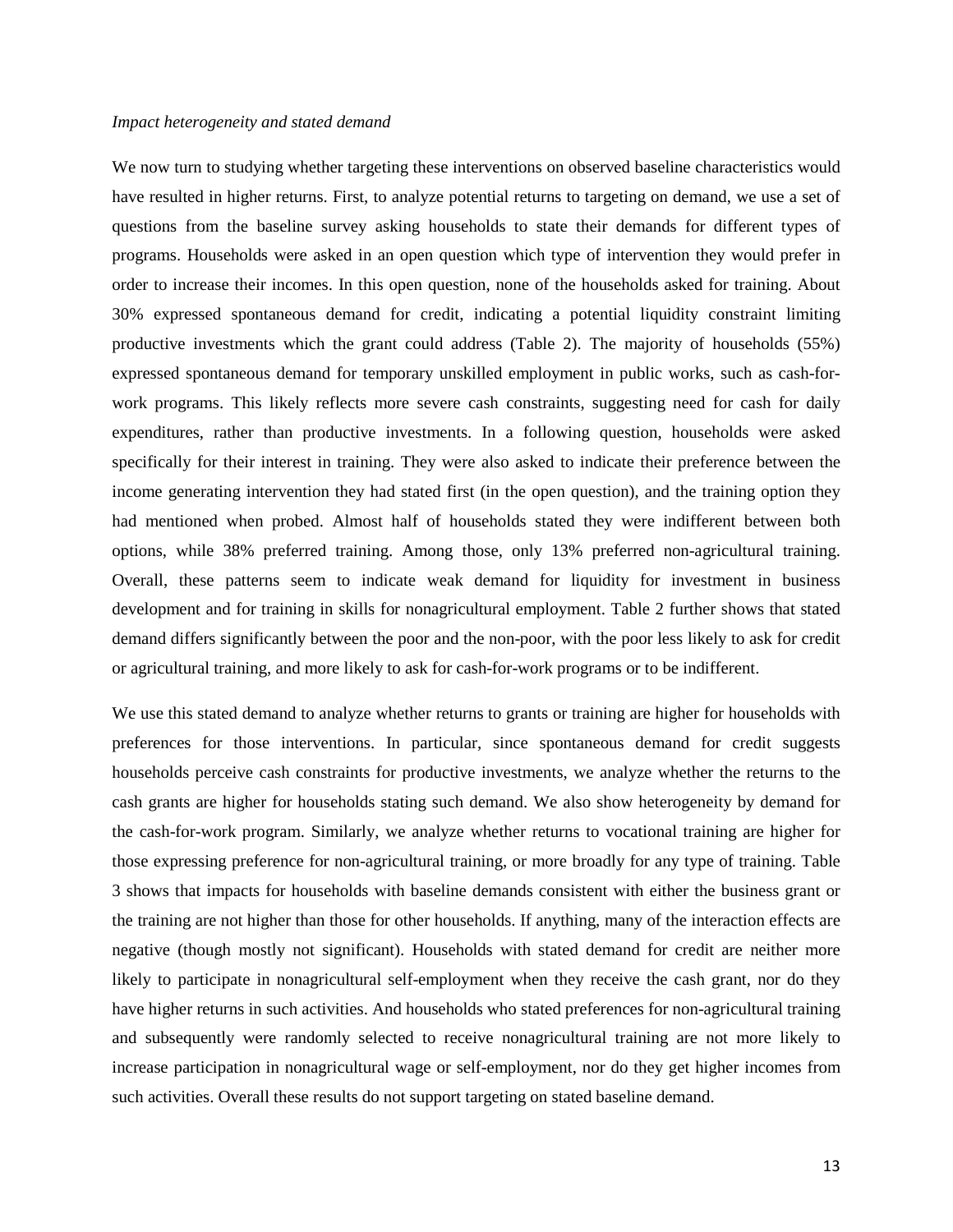#### *Impact heterogeneity and baseline characteristics*

Table 4 shows whether returns are higher for people whose baseline activities are already in line with the type of activities the interventions promote. This corresponds to the approach of many credit or business grant programs, which target existing entrepreneurs. Such targeting might seem rational as existing activities might be suggestive of the absence of other constraints. However, results in Table 4 show that households with nonagricultural self-employment at baseline do not have significantly higher returns to the cash grant than those without. Similarly, returns to vocational training are not higher for households that already had non-wage employment. A similar conclusion is reached when analyzing heterogeneity on whether the household was active in nonagricultural activities in wage or self-employment at baseline.

Next, we analyze whether impacts differ along a wide range of household assets and skills. This is of interest, as many programs include eligibility rules requiring households to have a minimum level of complementary assets or skills. In order to do so, we consider a wide set of baseline characteristics measuring households' capital, education, experience and labor endowments, as well as their remoteness and dwelling characteristics. As discussed above, for each of those dimensions we use a number of different variables, and analyze heterogeneity of impacts on those dimensions in two different ways. First, we construct an index using standardized measures of all the variables for each dimension. Second, we interact each of the variables together and investigate the joint significance of all the interaction effects. To present the findings, we divide Table 5 in three parts. Table 5A shows the  $\beta$  coefficients from estimations of equation (1) using the asset endowment indices, and the corresponding P-values for the joint F-tests for the regressions with all variables separately. These capture the relationship between the asset indices and the outcomes in the control group, Tables 5B and 5C then show the  $\gamma$  coefficients from the same estimations of equation (1) using the asset indices, which establishes whether the impacts of the grant and the training vary by the different asset endowments. It also shows the P-values for the joint Ftests of the interaction effects for all variables separately.

Table 5A establishes that the asset variables are significantly related to participation in and return to nonagricultural activities in the control communities, possibly indicative of the role of such assets for household non-agricultural activities in absence of any intervention. Both the asset indices and the joint Ftests indicate that the capital, education and experience variables are strongly correlated with participation and returns to nonagricultural activities in the control. Households with more capital and higher education endowments tend to have higher profits and higher nonagricultural wage income in absence of the program. Households with better dwellings also have higher nonagricultural wage and self-employment income.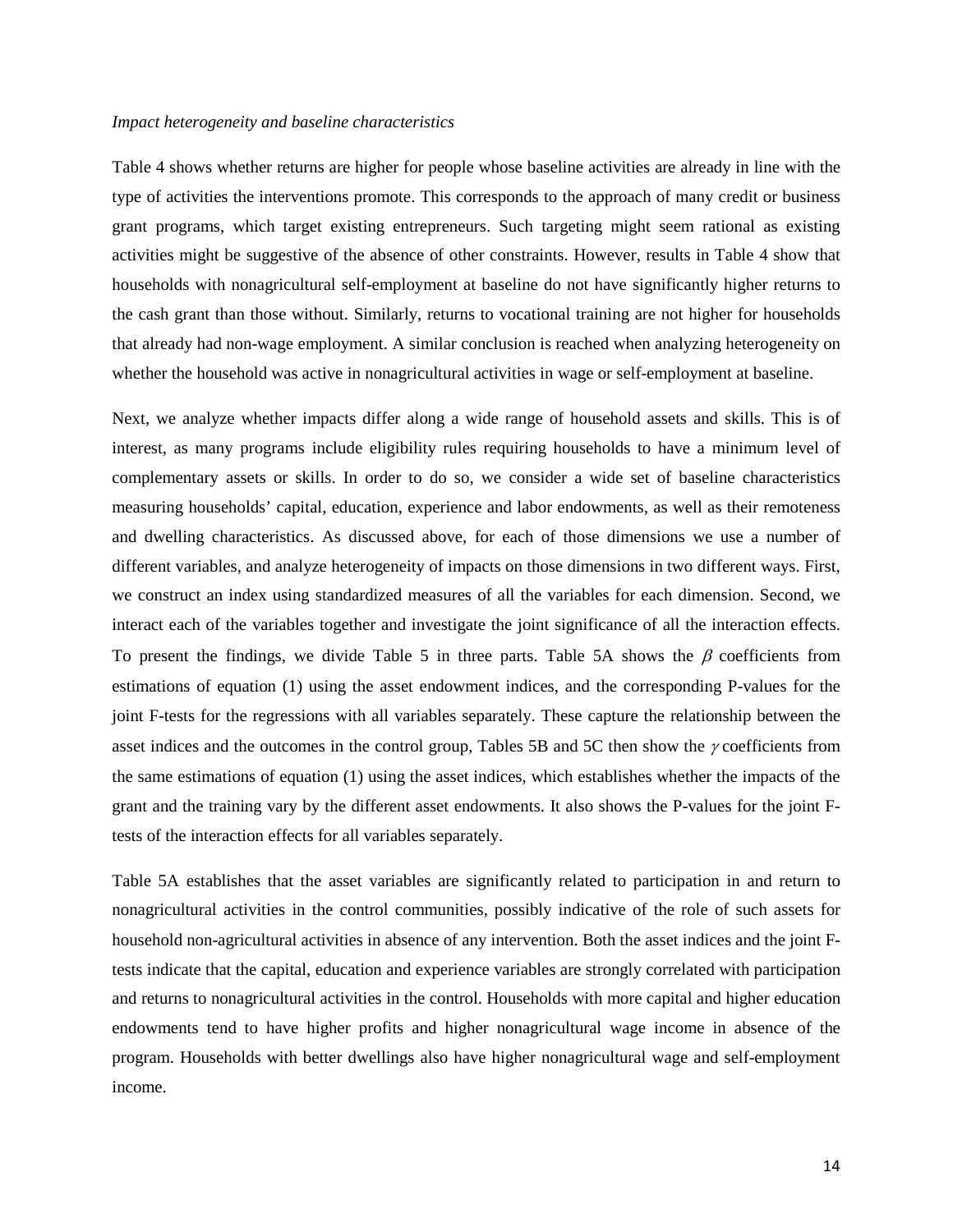However, when analyzing heterogeneity of impacts along these dimensions we find remarkably little. For the grant treatment, Table 5B shows no significant heterogeneity along those same dimensions. Almost none of the interactions or joint F-tests are significant. For the training intervention (Table 5C), again there are no clear heterogeneity patterns, and overall few significant results. That said, as there a few more significant results for training, it is worth discussing in which direction they point. Only one of them is consistent with complementarities between existing asset endowments and the new skills. In particular, the impact of training on wage employment in the private sector increases with education. However, the other significant results point in the opposite direction. Notably, the joint F-tests show that the impact of training on profits is higher for households with less capital and less labor endowments. Also, the significant F-tests for the interaction between training and dwelling characteristics are driven by higher impact on profits for households with lower quality dwellings. Finally more remote households are more likely to enter non-agricultural self-employment when they receive training compared to less remote households. Overall, the results in Table 5 suggest that targeting on the observed availability of complementary assets would not have led to higher returns in this context.<sup>11</sup> This does not necessarily mean that complementarities might not be important, but may indicate that observing them at baseline (as is necessary for targeting) might be hard.

#### *Impact heterogeneity and poverty*

The results so far suggest no clear benefit of targeting on stated demand, baseline activities or observed availability of complementary asset endowments. We thus turn to one last set of tests, exploring if there are productivity or efficiency trade-offs from pro-poor targeting. Table 6 explores program impacts by baseline poverty, and reveals significant heterogeneity.<sup>[12](#page-16-1)</sup> The increase in participation in non-agricultural self-employment is significantly higher for the poor than for the non-poor, and profits are also higher (though not significantly so) for the poor. Training on the other hand leads to a significant and substantial increase in wage income and a reduction in business income for the non-poor (suggesting a partial substitution from self to wage employment), but this pattern is remarkably different for the poor, who increase participation in non-agricultural self-employment. Hence, there is heterogeneity in the channels through which the poor take advantage of the vocational training compared to the non-poor. Importantly, this does not come at the cost of the overall impact of the program on per capita expenditures, where there is no significant difference between poor and non-poor households. Overall, targeting the interventions to poor households in this context hence does not come at the cost of reducing the overall program impacts.

 $11$  Similar results are obtained when combining assets from the various dimensions (not reported).

<span id="page-16-1"></span><span id="page-16-0"></span> $12$  This heterogeneity is apparent despite the fact that there are no large differences in per capita expenditures in the study population, due to the geographical targeting of the program to municipalities with high poverty levels.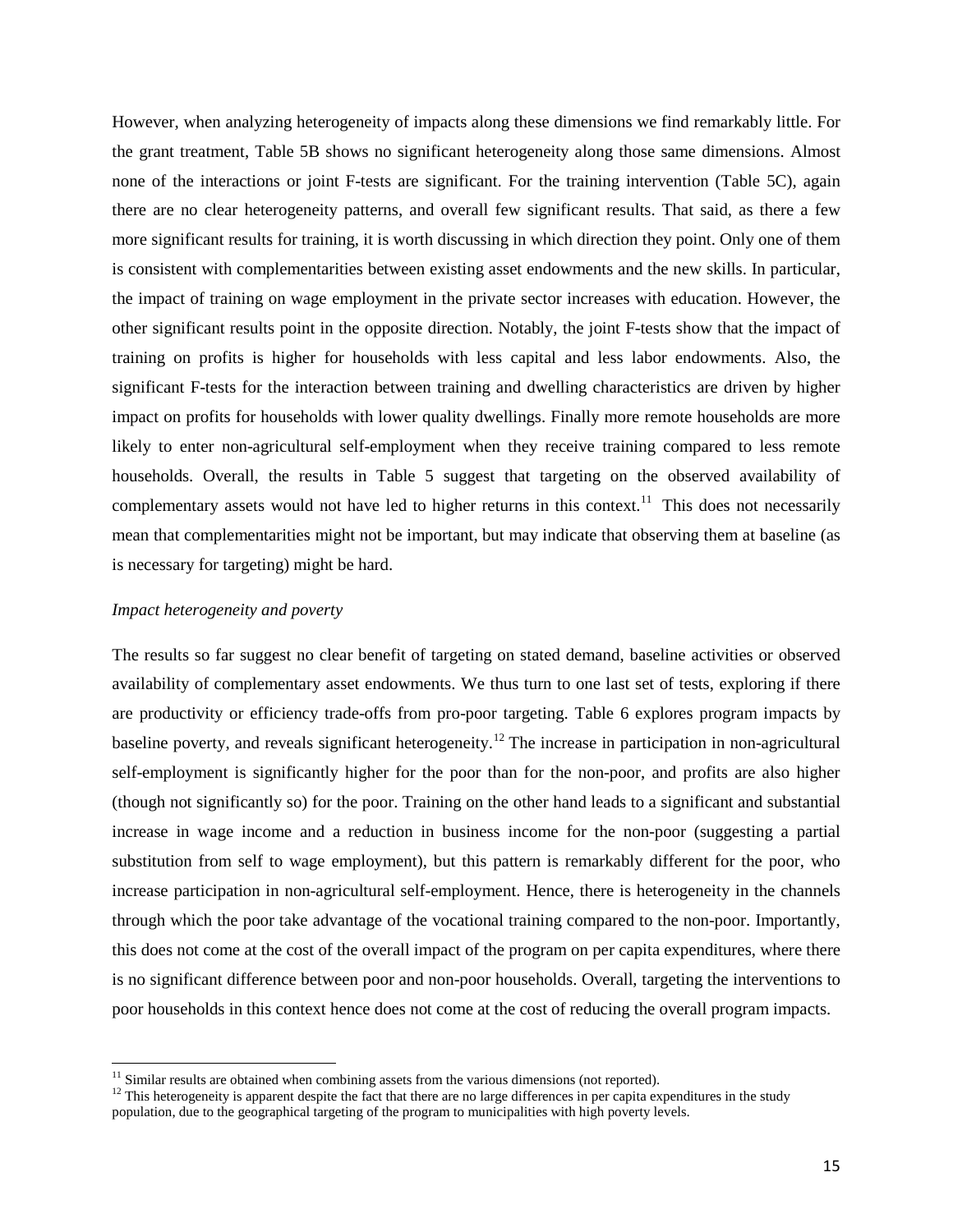From a practical point of view, it is typically not feasible to collect the type of detailed expenditure data we use here to construct the poverty variable for the purpose of program targeting. Instead, programs often use proxy means measures based on easily observables baseline characteristics to obtain a proxy measure of poverty that can then be used for targeting. In Table 7 we show heterogeneity by poverty using the official proxy means formula developed in Nicaragua (see above). Overall, while the results point in the same direction as those obtained with actual per capita expenditures, they are generally not significant.<sup>13</sup>

#### *Endogenous Aspirations*

 $\overline{\phantom{a}}$ 

Heterogeneity in outcomes hence appears related to characteristics that are harder to target on. This could be either because they were unobserved at baseline, because they were not revealed by stated baseline demand, or because they can be affected by the intervention itself. Recall that stated demand for the productive investment intervention was lower among the poor (Table 2). Low baseline demand for productive interventions does not necessarily imply that expected returns to productive interventions are low. Indeed, such low demand could also be driven by low aspirations. If aspirations change once households start participating in program activities, preferences for the productive interventions may in turn evolve, which can lead to higher returns. Such shifts in preferences due to the intervention can make baseline demand information ineffective for targeting.

To shed suggestive light on this hypothesis we rely on the data collected in 2006, during the implementation of both the training and the business grant interventions. When the data was collected, households eligible for training had selected and enrolled in the courses, but the courses had not yet started. Households eligible for the business grant had received the grant 2 to 3 months prior to data collection. Some had started to make the investments, but in many cases it was too early to have income from these investments. As such, by analyzing impacts of the intervention on households' perspectives on the future at that moment, we arguably have an indication of how participation in the intervention itself might have changed households' aspirations.

Table 8 shows that both the training and the business grant positively affected the way households were thinking about their own future. On average, the grant increased positive attitudes with .22 of a standard deviation, while the training increased them with .13. Beneficiaries were in particular more optimistic and had stronger feelings that they were moving forward in life. While these impacts are similar for the poor and the less-poor (not shown), these changes potentially could have been more consequential for the poor,

<span id="page-17-0"></span><sup>&</sup>lt;sup>13</sup> But programs such as TUP that use a combination of participatory and proxy means methods might be able to identify poor households using these alternative methods.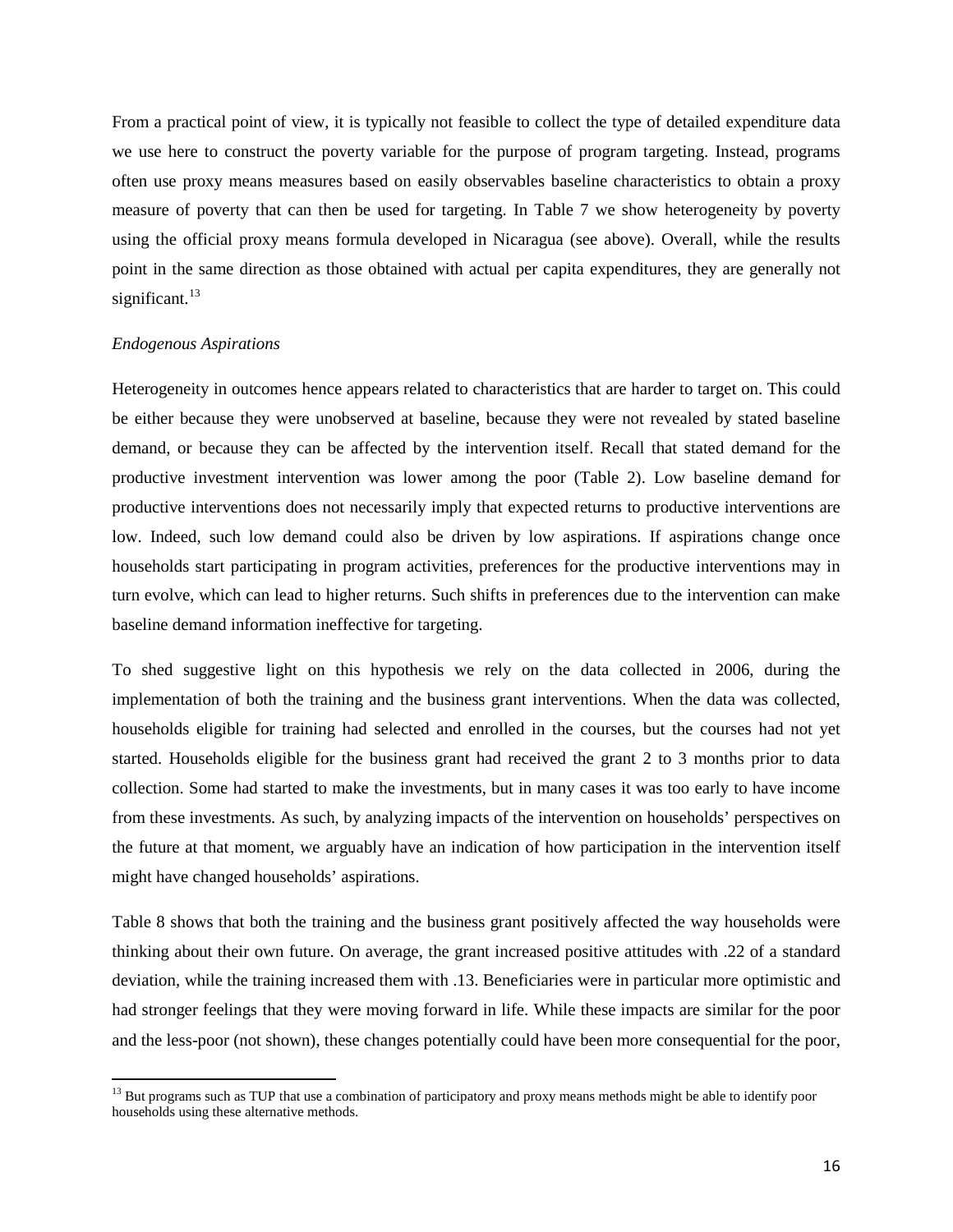as they had lower aspirations in absence of the program (bottom 2 rows), and expressed lower demand for productive interventions than the non-poor at baseline (see Table 2).

#### **5. Conclusions**

Interventions aimed at increasing the income generating capacity of the poor have proliferated and have a potentially important role to play in reducing poverty in many developing countries. There remain fundamental questions on how to target productive interventions to reach this goal. This paper analyzes the potential returns to several common targeting mechanisms by taking advantage of an usual experiment with near universal targeting and very high take up of vocational training and business grants in poor rural communities in Nicaragua. We analyze the impact of these interventions on participation in, and returns to, nonagricultural activities, 2 years after they ended.

The results reveal no substantial heterogeneity by stated demand, baseline activities or observed asset endowments. We infer that targeting on these types of baseline observables would not have increased the impact of the programs. We do however find substantial heterogeneity by poverty level, and show that pro-poor targeting does not come at the cost of reducing the overall impacts of these interventions. The results further highlight that self-targeting - which is based on baseline demand - can lead to important exclusion errors. We hypothesize that self-targeting may reduce the poverty-reduction potential of these types of interventions when low aspirations limit the poor's ex-ante demand for productive interventions, and when the interventions have the potential to increase those aspirations. Analyzing this hypothesis through new experiments where variation in targeting can be combined with exogenous variation in aspirations could help shed light on the importance of such a mechanism.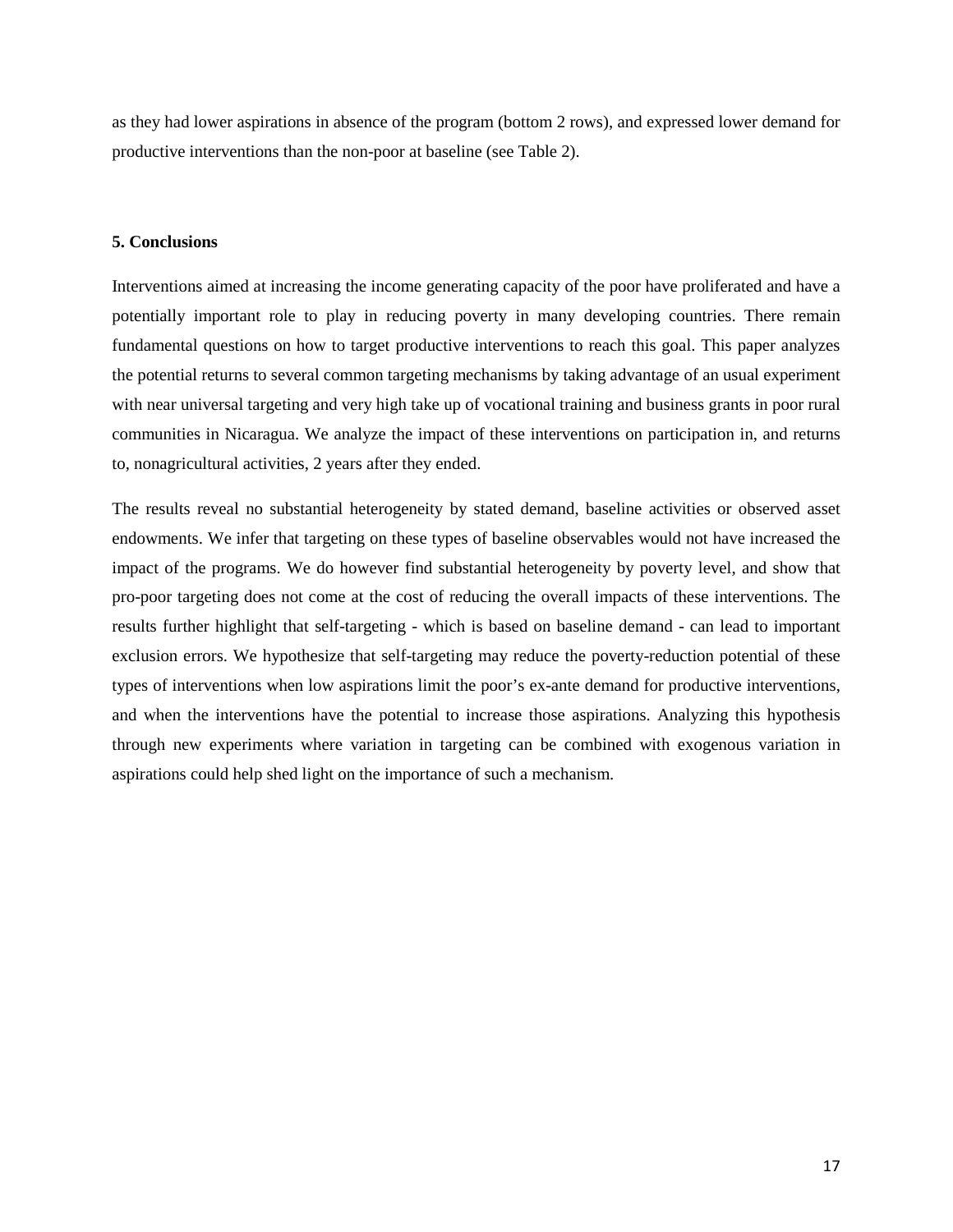#### **References**

Alatas, V., A. Banerjee, R. Hanna, B. Olken and J. Tobias (2012). "Targeting the Poor: Evidence from a Field Experiment in Indonesia." *American Economic Review* 102(4): 1206-1240.

Almeida, R. K. and E. Galasso (2010). "Jump-starting Self-employment? Evidence for Welfare Participants in Argentina." *World Development* 38(5): 742-755.

Attanasio, O., A. Kugler and C. Meghir, (2011). "Subsidizing Vocational Training for Disadvantaged Youth in Colombia: Evidence from a Randomized Trial". *American Economic Journal. Applied Economics*. Vol. 3(3): 188-220.

Baird, S., C. McIntosh, and B. Ozler (2011). "The Regressive Demands of Demand-driven Development." *Policy Research Working Paper Series* No. 5883, The World Bank.

Banerjee, A. V., E. Duflo, R. Chattopadhyay and J. Shapiro (2011). "Targeting the Hard-Core Poor: An Impact Assessment", mimeo.

Banerjee, A. V. and A. F. Newman (1993). "Occupational Choice and the Process of Development." *Journal of Political Economy* 101(2): 274-298.

Banerjee, A. V., E. Duflo, R. Glennerster and C. Kinnan (2010). The Miracle of Microfinance? Evidence from a randomized evaluation. *BREAD Working Paper* No. 278,.

Berge, L. I. O., K. Bjorvatn and B. Tungodden (2011). "Human and financial capital for microenterprise development: Evidence from a field and lab experiment", *CMI Working Paper No.3937.*

Blattman, C., N. Fiala, and S. Martinez, (2011). "Employment generation in rural Africa : mid-term results from an experimental evaluation of the Youth Opportunities Program in Northern Uganda", *Social Protection Discussion Paper Series* No. 66523. Washington DC, The World Bank.

BRAC (2012). "Challenging the Frontiers of Poverty Reduction: Targeting the Ultra Poor (CFPR-TUP)" http://www.brac.net/content/challenging-frontiers-poverty-reduction-targeting-ultra-poor-cfpr-tup.

Bruhn, M. and B. Zia (2012). "Stimulating Managerial Capital in Emerging Markets: The Impact of Business and Financial Literacy for Young Entrepreneurs", Mimeo. The World Bank

Card, D., P. Ibarraran, F. Regalia, D. Rosas-Shady and Y. Soares (2011). "The Labor Market Impacts of Youth Training in the Dominican Republic." *Journal of Labor Economics* 29(2): 267-300.

Carneiro, P., J.J. Heckman, and E.J. Vytlacil (2010). "Evaluating Marginal Policy Changes and the Average Effect of Treatment for Individuals at the Margin." *Econometrica* 78(1).

Carneiro, P., J.J. Heckman, and E.J. Vytlacil (2011). "Estimating Marginal Returns to Education." *American Economic Review* 101(6).

Coady, D., M. Grosh, and J. Hoddinott (2004). *Targeting of Transfers in Developing Countries: Review of Lessons and Experience*, Washington, DC: World Bank.

Crépon, B., F. Devoto, Duflo, E. and W. Parienté (2011). Impact of microcredit in rural areas of Morocco: Evidence from a Randomized Evaluation, mimeo.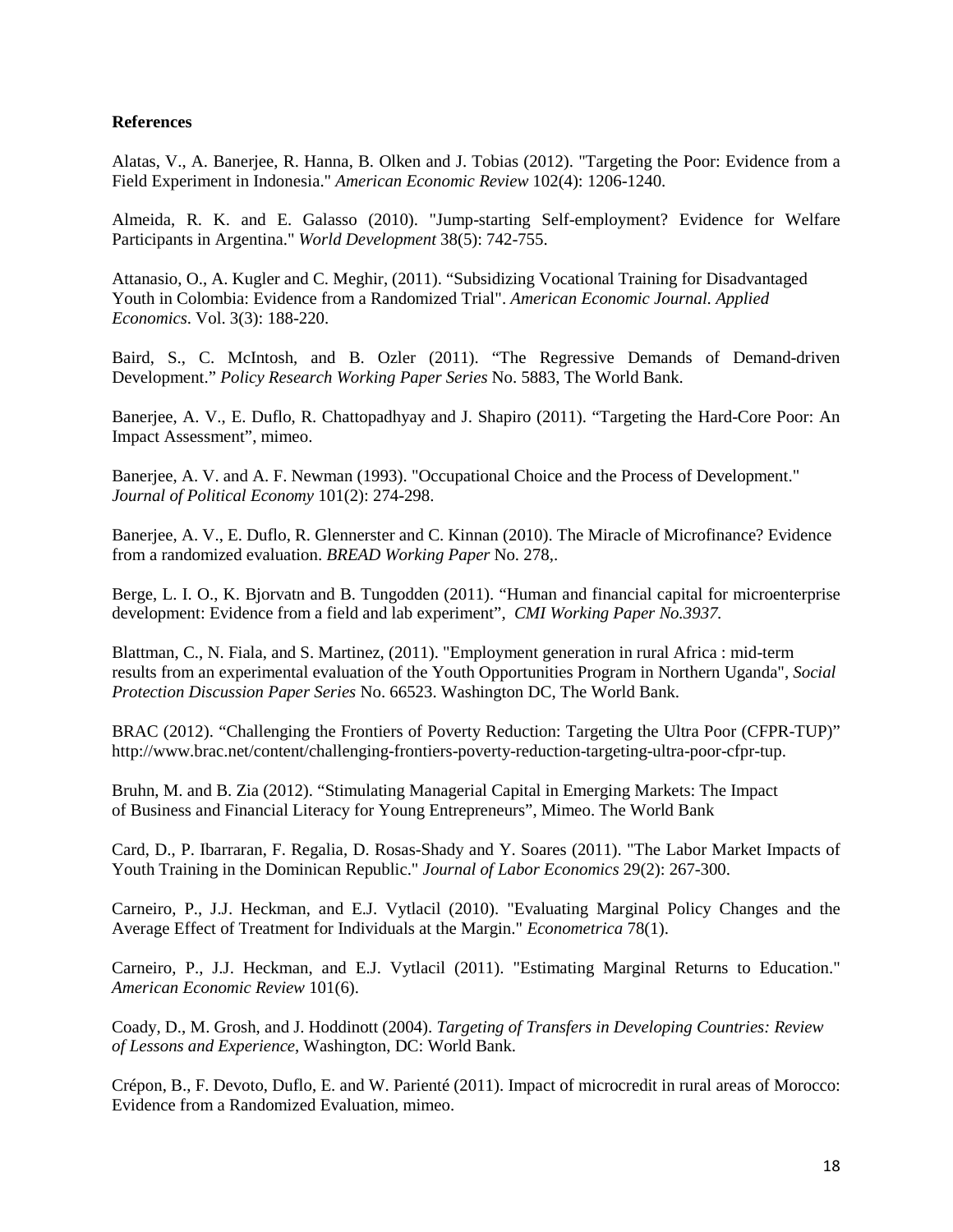Cunha, F., and J. Heckman (2007). "The Technology of Skill Formation." *American Economic Review* 97(2): 31-47.

de Janvry, A. and E. Sadoulet (2006). "Making Conditional Cash Transfer Programs More Efficient: Designing for Maximum Effect of the Conditionality." *The World Bank Economic Review* 20(1): 1-29.

De Mel, S., D. McKenzie, and C. Woodruff (2008). "Returns to Capital: Results from a Randomized Experiment." *Quarterly Journal of Economics* 123(4): 1329–72.

De Mel, S., D. McKenzie, and C. Woodruff (2009). "Are Women more Credit Constrained? Experimental Evidence on Gender and Microenterprise Returns." *American Economic Journal: Applied Economics* 1(3): 1-32.

De Mel, S., D. McKenzie, and C. Woodruff (2012a). "One-Time Transfers of Cash or Capital Have Long-Lasting Effects on Microenterprises in Sri Lanka." *Science* 335(6071): 962-966.

De Mel, S., D. McKenzie, and C. Woodruff (2012b). "Business Training and Female Enterprise Start-up, Growth, and Dynamics: Experimental Evidence from Sri Lanka", *Policy Research Working Paper* 6145. The World Bank.

Duflo, E., (2012). *Human Values and the Design of the Fight against Poverty*, Tanner lectures, mimeo.

Dupas, P. and J. Robinson (2013). "Savings Constraints and Microenterprise Development: Evidence from a Field Experiment in Kenya", *American Economic Journal: Applied Economics* 5(1), pp. 163-92.

Fafchamps, M., D. McKenzie, S. Quinn, and C. Woodruff, (2011). "When is capital enough to get female microenterprises growing? Evidence from a randomized experiment in Ghana", *NBER Working Paper* No. 17207.

Finkelstein, A., and K. McGarry. 2006. "Multiple Dimensions of Private Information: Evidence from the Long-Term Care Insurance Market." *American Economic Review* 96, no. 4: 938-58.

Jensen, R. (2010). "The (Perceived) Returns to Education and the Demand for Schooling." *The Quarterly Journal of Economics* 125(2): 515-548.

Karlan, D. and M. Valdivia (2011). "Teaching entrepreneurship: Impact of business training on microfinance clients and institutions", *Review of Economics and Statistics* 93(2): 510-27.

Lucas, R. E., Jr. (1978). "On the Size Distribution of Business Firms." *The Bell Journal of Economics* 9(2): 508-523.

Macours, K. and R. Vakis (2009). "Changing Households' Investments and Aspirations through Social Interactions: Evidence from a randomized transfer program in a low-income country"), *World Bank Policy Research Working Paper*, 5137.

Macours, K., P. Premand and R. Vakis. (2012). "Transfers, Diversification and Household Risk Strategies: Experimental Evidence with implications for climate change adaptation." *CEPR Discussion Paper* 8940.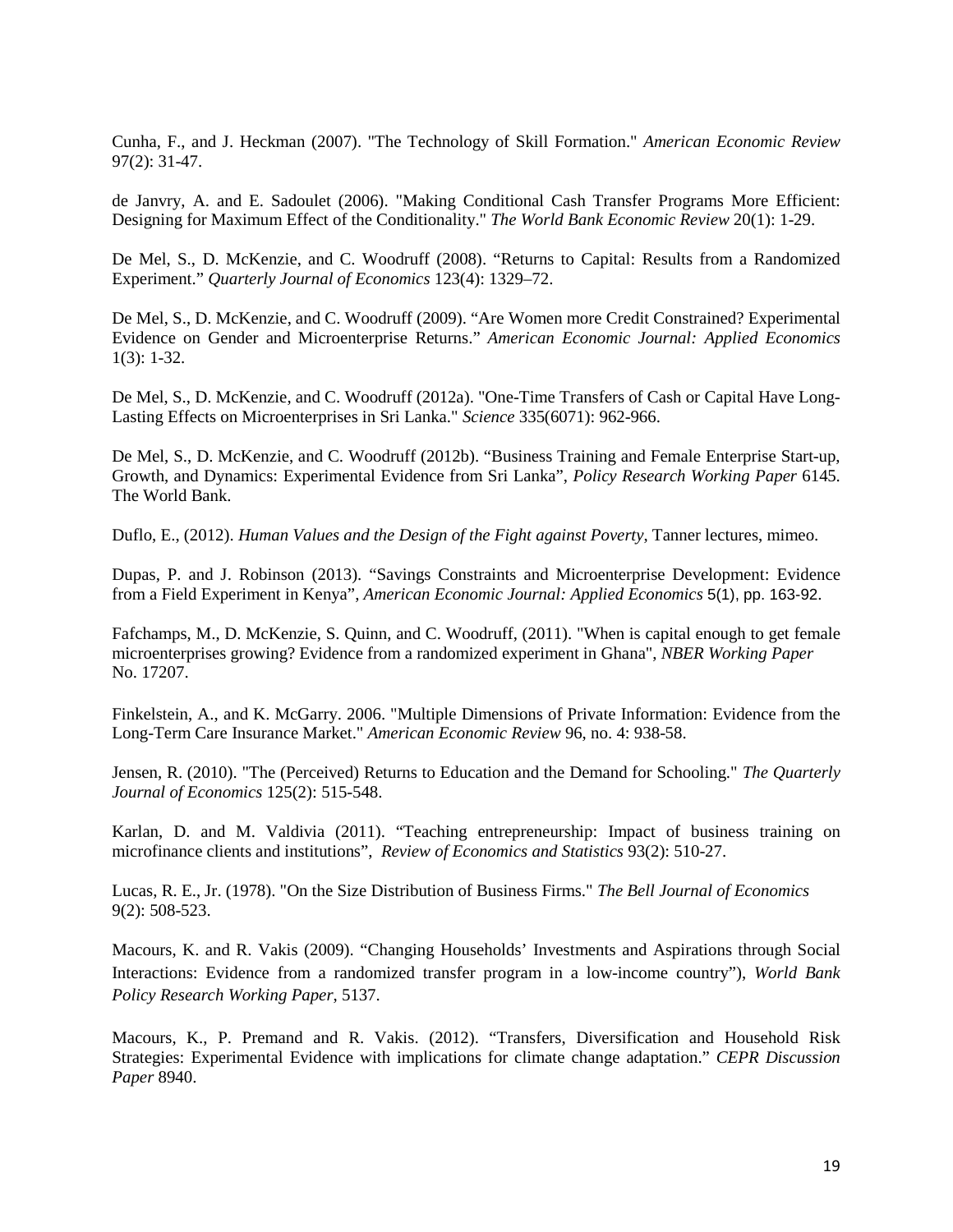Macours, K., N. Schady and R. Vakis. (2012). "Cash Transfers, Behavioral Changes, and Cognitive Development in Early Childhood: Evidence from a Randomized Experiment" *American Economic Journal: Applied Economics,* 4(2): 247–273.

Maloney, W. F. (2004). "Informality Revisited." *World Development* 32(7): 1159-1178.

Maluccio, J.A., and R. Flores, (2005). "Impact Evaluation of a Conditional Cash Transfer Program: The Nicaraguan *Red de Protección Social.*" *Research Report* 141, International Food Policy Research Institute, Washington, D.C

McKenzie, D. and C. Woodruff (2012). What are we learning from business training and entrepreneurship evaluations around the developing world? *Policy Research Working Paper* No. 6202, The World Bank.

Morduch, J., S. Ravi and J. Bauchet (2012). "Failure vs. Displacement: Why an innovative anti-poverty program showed no net impact." Mimeo

Radloff, L.S (1977). "The CES-D scale: A self-report depression scale for research in the general population." *Applied Psychological Measurement*, 1, 385-401.

Roy, A. D. (1951). "Some Thoughts on the Distribution of Earnings." *Oxford Economic Papers* 3 (2):135- 146.

Walters, C. (2012). "A Structural Model of Charter School Choice and Academic Achievement." Mimeo.

Wilson. W.J. (1987). *The truly disadvantaged.* Chicago: University of Chicago Press.

World Bank (2012), *Jobs*, World Development Report, The World Bank.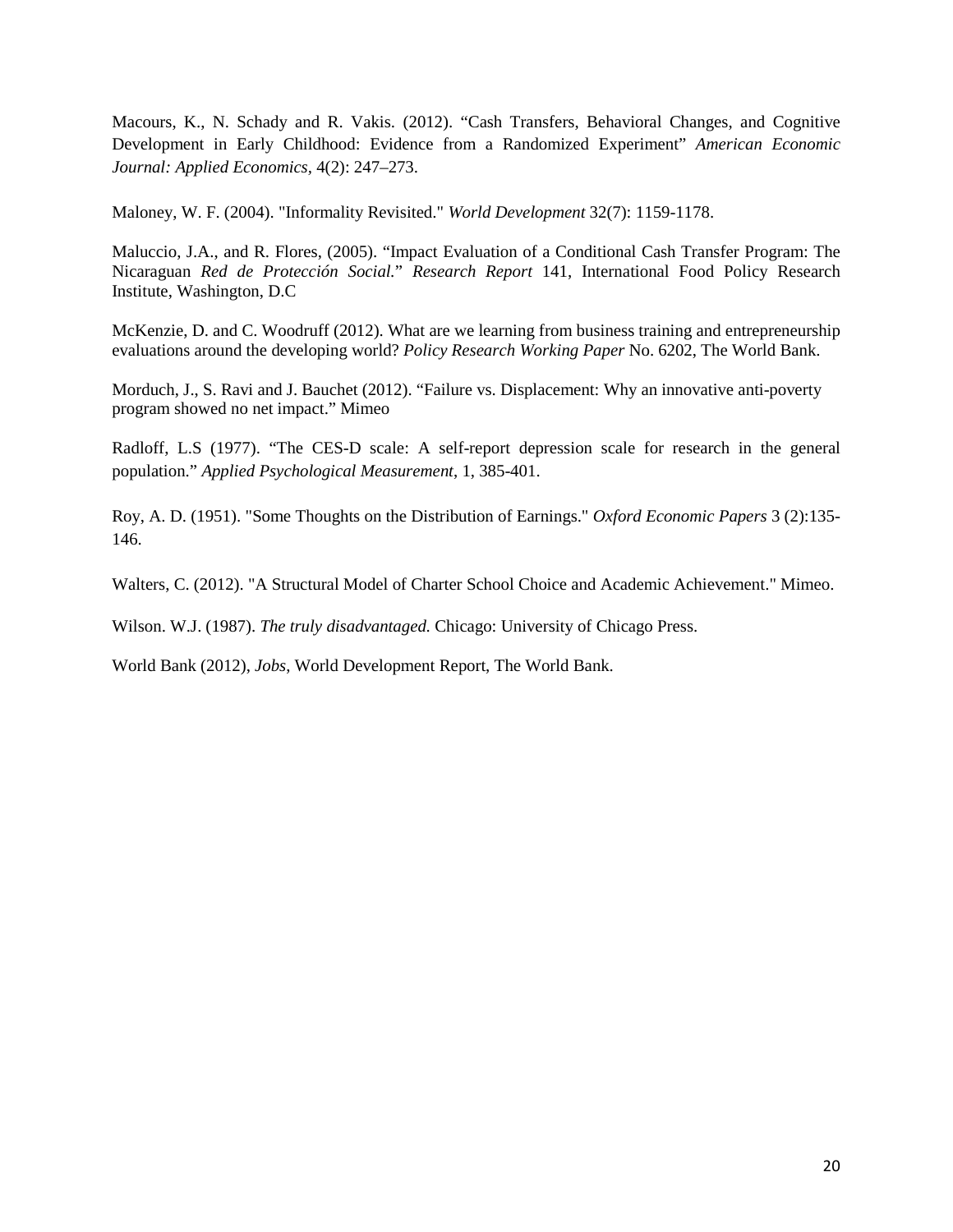#### **Appendix: Variables used to measure baseline asset endowments**

Baseline variables used to measure capital endowment include (1) the number of durable goods possessed by the household, (2) log(land size owned), (3) log(animal value owned), (4) log(number of animals owned), and dummy variables capturing (5) whether the household owns any land, (6) owns any animals, (7) has registered title to house, (8) has any credit, (9) formal credit, and (10) informal credit.

Baseline variables used to measure education endowment include (1) literacy of the household head and (2) literacy of the main beneficiary, (3) the years of education of the main beneficiary, and (4) a dummy indicating whether the main beneficiary completed primary education.

Baseline variables used to measure experience are dummy variables measuring (1) whether the household had prior experience with nonagricultural business, as well as dummy variables indicating whether when the main beneficiary was growing up, (2) her mother, (3) her father, or (4) any other household member had a business.

Baseline variables used to measure labor endowment are (1) the number of men and (2) the number of women between 15 and 64, and (3) whether the household head is male. They also include (4) the age of the household head and  $(5)$  the age of the main beneficiary as well as the number of dependents  $((6)$ number of household members between 0 and 5, (7) between 5 and 15, and (8) 65 or older). As the second set of variables are likely to reduce effective labor endowment, we multiple the standardized value with -1 to add them to the labor index.

Baseline variables used to measure remoteness is (1) the travel time to school, (2) to the health center, and (3) to the main town of the municipality, as well as (4) the distance in kilometers to the main town of the municipality.

Dwelling characteristics include (1) the number of rooms, and dummies capturing (2) whether the dwelling is a house (as opposed to a hut or shack), (3) whether the walls are concrete or similar material, and (4) whether the household cooks with wood. As this last variable indicates low quality housing, the standardized value is multiplied with -1 when adding to the dwelling index. These dwelling characteristics are used since they are included in Nicaragua proxy means measure for poverty.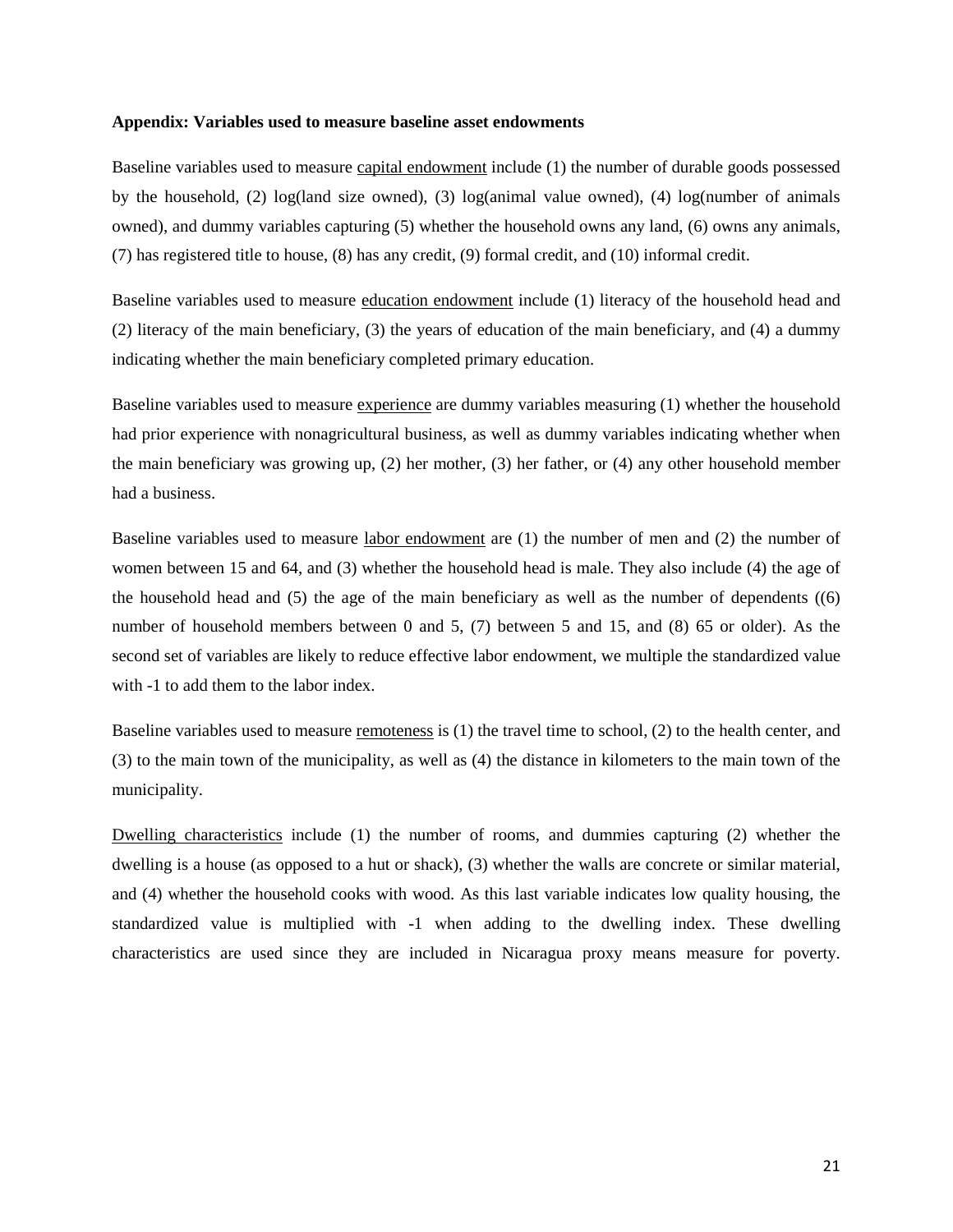|              | (1)             | (2)          | (3)          | (4)                | (5)                    | (6)          | (7)                 |
|--------------|-----------------|--------------|--------------|--------------------|------------------------|--------------|---------------------|
|              |                 | Has non-     |              | Profits in<br>non- | Brut income<br>in non- |              | Non-<br>agriculture |
|              |                 | agricultural | Has non-     | agricultural       | agricultural           | Total non-   | wage income         |
|              | In (per capita) | self-        | agricultural | self-              | self                   | agricultural | in private          |
|              | expenditures)   | employment   | wage job     | employment         | employment             | wage income  | sector              |
| grant        | $0.0836***$     | $0.123***$   | $-0.0187$    | $600.1***$         | $1,187***$             | $-48.06$     | $-293.5$            |
|              | (0.0208)        | (0.0189)     | (0.0200)     | (144.7)            | (241.4)                | (547.0)      | (428.5)             |
| training     | 0.0281          | $0.0376*$    | 0.0207       | $-299.2**$         | $-68.80$               | 509.4        | 924.3**             |
|              | (0.0205)        | (0.0195)     | (0.0222)     | (149.7)            | (240.3)                | (527.8)      | (440.1)             |
| Mean control | 9.131           | 0.381        | 0.358        | 1,579              | 2,820                  | 4.950        | 3,559               |
| R-squared    | 0.317           | 0.129        | 0.137        | 0.146              | 0.151                  | 0.198        | 0.126               |

*Note*: N=2954. ITT estimates, \*\*\* p<0.01, \*\* p<0.05, \* p<0.1, s.e. (in parentheses) clustered at community level. All regressions control for baseline outcome (when available), demographics, participation in different economic activities, distance to school and health center, land and animal holdings, and stratification block fixed effects. Income and profit variables exclude 1% largest outliers.

|  |  |  | Table 1: Average impacts of business grant and training on household expenditures and non-agricultural economic activities |
|--|--|--|----------------------------------------------------------------------------------------------------------------------------|
|  |  |  |                                                                                                                            |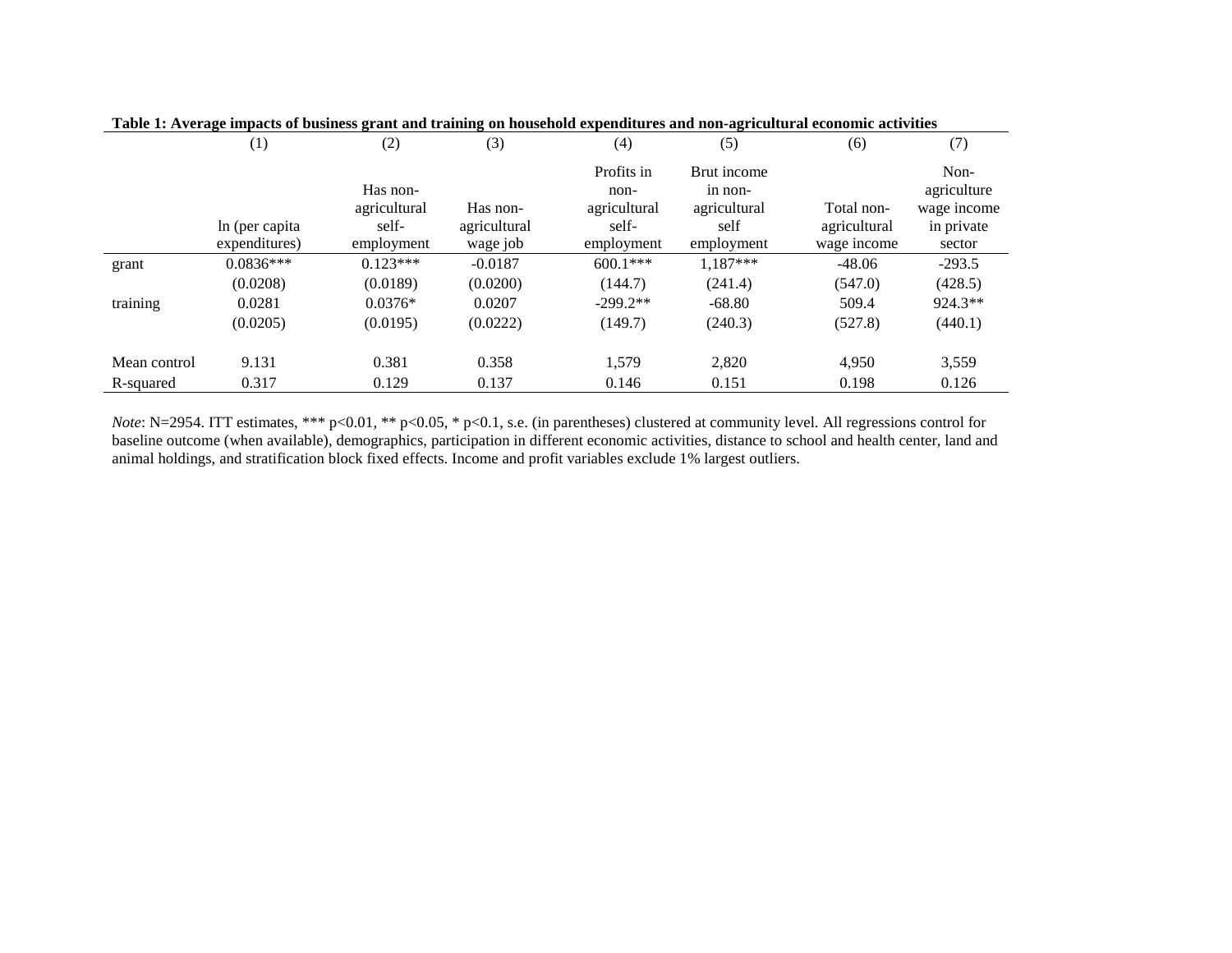**Table 2: Demand and preferences for productive interventions at baseline**

| мизсипе                                                          |        |      |          |            |          |
|------------------------------------------------------------------|--------|------|----------|------------|----------|
|                                                                  | All    | Poor | Non-poor | Diff.      | P-value  |
| Spontaneous demand for income-generating intervention            |        |      |          |            |          |
| Cash-for-work                                                    | 0.55   | 0.58 | 0.49     | $0.09***$  | 0.000    |
| Credit                                                           | 0.30   | 0.27 | 0.35     | $-0.08***$ | 0.000    |
| Other                                                            | 0.15   | 0.15 | 0.16     | $-0.01$    | $-0.426$ |
| Specified preference for training versus other income generating |        |      |          |            |          |
| intervention                                                     | $\sim$ |      |          |            |          |
| Prefers income generating interventions                          | 0.14   | 0.14 | 0.13     | 0.00       | 0.355    |
| Prefers Cash-for-work                                            | 0.07   | 0.08 | 0.05     | $0.03**$   | 0.012    |
| Prefers credit                                                   | 0.04   | 0.03 | 0.05     | $-0.02***$ | 0.005    |
| Prefers training                                                 | 0.38   | 0.36 | 0.43     | $-0.07***$ | 0.000    |
| Prefers non-ag training                                          | 0.13   | 0.13 | 0.14     | $-0.01$    | $-0.534$ |
| Prefers ag training                                              | 0.24   | 0.22 | 0.28     | $-0.07***$ | 0.000    |
| Indifferent                                                      | 0.48   | 0.51 | 0.44     | $0.07***$  | 0.004    |

Note: \*\*\* p<0.01, \*\* p<0.05, \* p<0.1, s.e. clustered at community level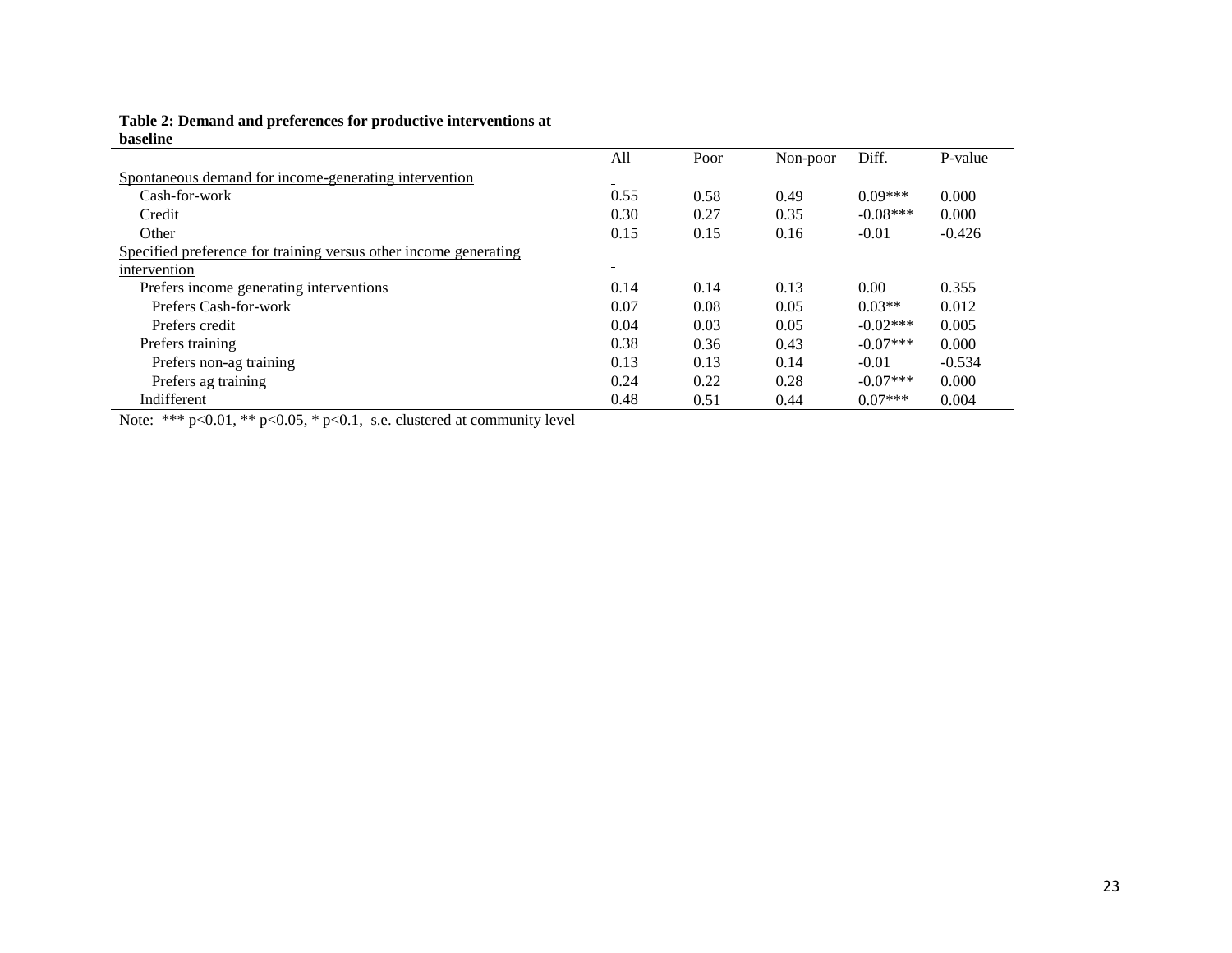| Table 3: Impacts of business grant and training by baseline demand |  |
|--------------------------------------------------------------------|--|
|--------------------------------------------------------------------|--|

| rabic or impacts of business grant and training by basemic demand           | (1)             | (2)          | (3)          | (4)<br>Profits in | (5)<br>Brut income | (6)          | (7)<br>Non- |
|-----------------------------------------------------------------------------|-----------------|--------------|--------------|-------------------|--------------------|--------------|-------------|
|                                                                             |                 |              |              | non-              | in non-            |              | agriculture |
|                                                                             |                 | Has non-     |              | agricultural      | agricultural       | Non-         | wage        |
|                                                                             | In (per capita) | agricultural | Has non-     | self-             | self               | agricultural | income in   |
|                                                                             | expenditures    | self-        | agricultural | employmen         | employmen          | wage         | private     |
|                                                                             |                 | employment   | wage job     |                   |                    | income       | sector      |
| HETEROGENEITY IMPACT INVESTMENT                                             |                 |              |              |                   |                    |              |             |
| <b>GRANT</b>                                                                |                 |              |              |                   |                    |              |             |
| Households with spontaneous demand for credit                               |                 |              |              |                   |                    |              |             |
| grant*demand credit                                                         | $-0.0123$       | $-0.0310$    | $-0.0169$    | $-362.9$          | $-94.39$           | $-187.1$     | $-992.0$    |
|                                                                             | (0.0527)        | (0.0430)     | (0.0461)     | (385.5)           | (542.0)            | (1,205)      | (835.9)     |
| demand credit                                                               | $-0.00530$      | 0.0180       | 0.0175       | 648.1**           | 375.6              | $1,336**$    | $1,151**$   |
|                                                                             | (0.0387)        | (0.0306)     | (0.0306)     | (305.6)           | (364.1)            | (632.5)      | (491.5)     |
| Households with spontaneous demand for cash-for-work (temporary employment) |                 |              |              |                   |                    |              |             |
| grant*demand cash-for-work                                                  | 0.0469          | $-0.00261$   | $-0.0536$    | 93.20             | $-81.88$           | $-352.4$     | $-403.3$    |
|                                                                             | (0.0464)        | (0.0441)     | (0.0465)     | (293.2)           | (465.0)            | (1,184)      | (843.7)     |
| demand cash-for-work                                                        | $-0.0340$       | 0.0208       | 0.0411       | $-116.2$          | 183.0              | $-660.1$     | $-22.56$    |
|                                                                             | (0.0328)        | (0.0312)     | (0.0321)     | (228.6)           | (345.0)            | (638.4)      | (482.8)     |
| <b>HETEROGENEITY IMPACT TRAINING</b>                                        |                 |              |              |                   |                    |              |             |
| Households with specified demand for nonagricultural training               |                 |              |              |                   |                    |              |             |
| training*demand non-agr. training                                           | 0.0795          | 0.00807      | 0.0361       | $-384.7$          | $-990.9$           | $-1,433$     | $-1,884*$   |
|                                                                             | (0.0583)        | (0.0605)     | (0.0586)     | (459.3)           | (744.3)            | (1,381)      | (1,106)     |
| demand non-agr. training                                                    | $-0.0610$       | $-0.0152$    | $-0.0602$    | 239.9             | 608.7              | $-491.1$     | $-0.0356$   |
|                                                                             | (0.0373)        | (0.0357)     | (0.0377)     | (385.7)           | (595.3)            | (806.2)      | (720.0)     |
| Those that specified demand for any training                                |                 |              |              |                   |                    |              |             |
| training*demand any training                                                | $-0.0256$       | $-0.0272$    | 0.00601      | $-343.8$          | $-750.8$           | $-170.9$     | $-1,174$    |
|                                                                             | (0.0397)        | (0.0387)     | (0.0404)     | (364.1)           | (490.5)            | (1,130)      | (977.3)     |
| demand any training                                                         | 0.0110          | 0.00407      | $-0.0227$    | 435.3             | 586.5*             | 105.0        | 326.0       |
|                                                                             | (0.0281)        | (0.0272)     | (0.0296)     | (323.5)           | (352.6)            | (675.3)      | (510.0)     |
|                                                                             |                 |              |              |                   |                    |              |             |

*Note*: N=2954. ITT estimates, \*\*\* p<0.01, \*\* p<0.05, \* p<0.1, s.e. (in parentheses) clustered at community level. All regressions control for baseline outcome (when available), demographics, participation in different economic activities, distance to school and health center, land and animal holdings, and stratification block fixed effects. Income and profit variables exclude 1% largest outliers.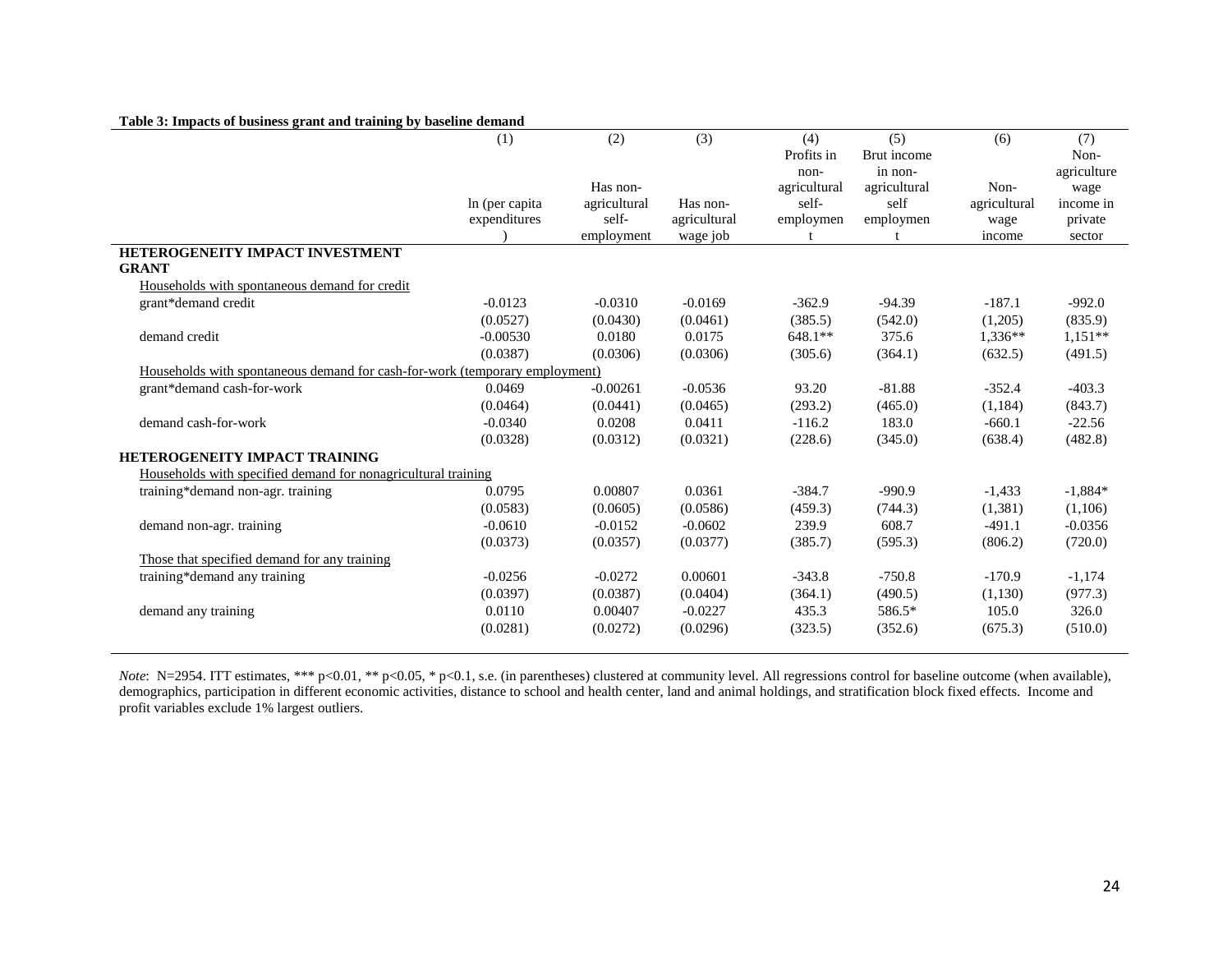|                                              | Table 4: Impacts of business grant and training by baseline activity |              |              |              |              |              |             |  |  |  |  |
|----------------------------------------------|----------------------------------------------------------------------|--------------|--------------|--------------|--------------|--------------|-------------|--|--|--|--|
|                                              | (1)                                                                  | (2)          | (3)          | (4)          | (5)          | (6)          | (7)         |  |  |  |  |
|                                              |                                                                      |              |              |              |              |              |             |  |  |  |  |
|                                              |                                                                      |              |              |              |              |              | Non-        |  |  |  |  |
|                                              |                                                                      |              |              | Profits in   | Brut income  |              | agriculture |  |  |  |  |
|                                              |                                                                      | Has non-     |              | non-         | in non-      | Non-         | wage        |  |  |  |  |
|                                              |                                                                      | agricultural | Has non-     | agricultural | agricultural | agricultural | income in   |  |  |  |  |
|                                              | In (per capita)                                                      | self-        | agricultural | self-        | self         | wage         | private     |  |  |  |  |
|                                              | expenditures)                                                        | employment   | wage job     | employment   | employment   | income       | sector      |  |  |  |  |
| <b>HETEROGENEITY IMPACT INVESTMENT GRANT</b> |                                                                      |              |              |              |              |              |             |  |  |  |  |
| Grant * Non-agr. self. employment            | $-0.0687$                                                            | $-0.0619$    | $-0.0103$    | 539.7        | 818.0        | 932.7        | $-125.7$    |  |  |  |  |
|                                              | (0.0608)                                                             | (0.0529)     | (0.0525)     | (666.6)      | (839.1)      | (1, 445)     | (1,002)     |  |  |  |  |
| Non-agr. self. employment                    | $0.0795*$                                                            | $0.228***$   | $0.0812**$   | 1.966***     | 2,209***     | 436.2        | 762.0       |  |  |  |  |
|                                              | (0.0477)                                                             | (0.0397)     | (0.0362)     | (429.4)      | (528.7)      | (912.5)      | (762.5)     |  |  |  |  |
| Grant * Non-agr. self or wage employment     | $-0.0687$                                                            | $-0.0244$    | 0.0109       | 181.3        | 115.4        | $2,540*$     | 409.0       |  |  |  |  |
|                                              |                                                                      |              |              |              |              |              |             |  |  |  |  |
|                                              | (0.0446)                                                             | (0.0445)     | (0.0500)     | (417.3)      | (562.1)      | (1, 415)     | (986.9)     |  |  |  |  |
| Non-agr. self or wage employment             | 0.0561                                                               | 0.0327       | $0.0947**$   | 1,331***     | $1,651***$   | 580.2        | 574.7       |  |  |  |  |
|                                              | (0.0382)                                                             | (0.0413)     | (0.0395)     | (280.9)      | (344.4)      | (956.5)      | (655.4)     |  |  |  |  |
| <b>HETEROGENEITY IMPACT TRAINING</b>         |                                                                      |              |              |              |              |              |             |  |  |  |  |
| Training * Non-agr. wage employment          | 0.0541                                                               | 0.0151       | $-0.0458$    | 397.3        | $-172.4$     | $-1,019$     | 180.6       |  |  |  |  |
|                                              | (0.0550)                                                             | (0.0621)     | (0.0576)     | (491.8)      | (566.7)      | (1,587)      | (1,210)     |  |  |  |  |
| Non-agr. wage employment                     | $-0.00303$                                                           | $-0.0374$    | $0.190***$   | $-140.3$     | 434.6        | 798.1        | 165.6       |  |  |  |  |
|                                              | (0.0264)                                                             | (0.0466)     | (0.0383)     | (312.8)      | (393.9)      | (1,209)      | (713.5)     |  |  |  |  |
| Training * Non-agr. self or wage employment  | 0.0362                                                               | $-0.0188$    | $-0.0285$    | $-495.9$     | $-672.1$     | $-312.7$     | 20.46       |  |  |  |  |
|                                              | (0.0474)                                                             | (0.0508)     | (0.0475)     | (397.3)      | (563.7)      | (1,280)      | (1,020)     |  |  |  |  |
|                                              | 0.0561                                                               | 0.0327       | $0.0947**$   | 1,331***     | $1,651***$   | 580.2        | 574.7       |  |  |  |  |
| Non-agr. self or wage employment             |                                                                      |              |              |              |              |              |             |  |  |  |  |
|                                              | (0.0382)                                                             | (0.0413)     | (0.0395)     | (280.9)      | (344.4)      | (956.5)      | (655.4)     |  |  |  |  |

*Note*: N=2954. ITT estimates, \*\*\* p<0.01, \*\* p<0.05, \* p<0.1, s.e. (in parentheses) clustered at community level. All regressions control for baseline outcome (when available), demographics, participation in different economic activities, distance to school and health center, land and animal holdings, and stratification block fixed effects. Income and profit variables exclude 1% largest outliers.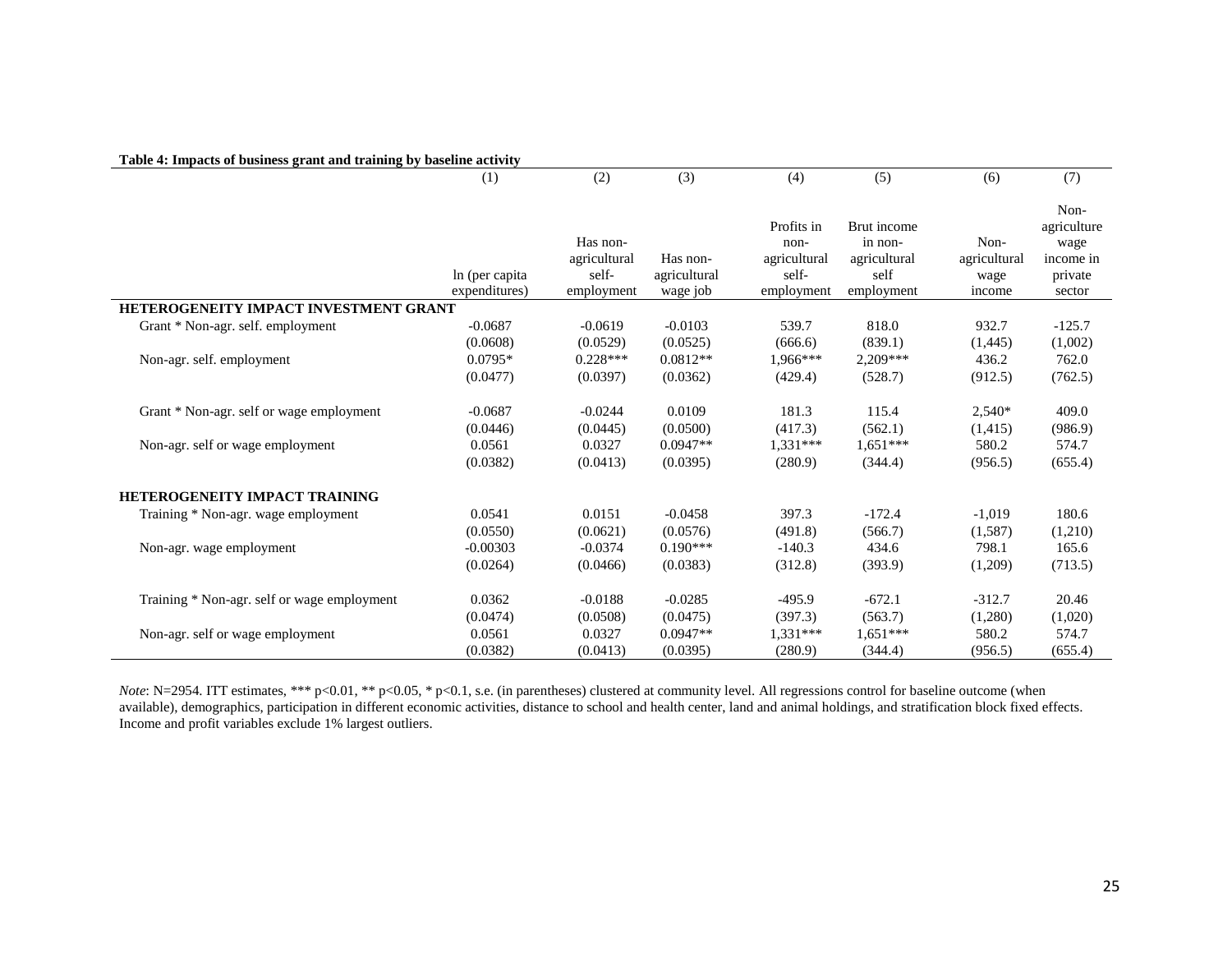|                                                                               | (1)                  | (2)          | (3)          | (4)          | (5)          | (6)            | (7)                 |
|-------------------------------------------------------------------------------|----------------------|--------------|--------------|--------------|--------------|----------------|---------------------|
|                                                                               |                      |              |              | Profits in   | Brut income  |                | Non-<br>agriculture |
|                                                                               |                      | Has non-     |              | non-         | in non-      | Non-           | wage                |
|                                                                               |                      | agricultural | Has non-     | agricultural | agricultural | agricultural   | income in           |
|                                                                               | In (per capita)      | self-        | agricultural | self-        | self         | wage           | private             |
|                                                                               | expenditures)        | employment   | wage job     | employment   | employment   | income         | sector              |
| capital index                                                                 | $0.130***$           | 0.0229       | 0.0500       | 1,099***     | $1,045*$     | $2,557***$     | 443.9               |
|                                                                               | (0.0348)             | (0.0328)     | (0.0318)     | (324.3)      | (531.1)      | (743.7)        | (624.4)             |
| education index                                                               | $0.106***$           | $0.0607**$   | $0.102***$   | 551.6**      | 794.7**      | $2,091***$     | $1,000**$           |
|                                                                               | (0.0206)             | (0.0237)     | (0.0209)     | (220.9)      | (345.7)      | (505.6)        | (426.7)             |
| experience index                                                              | $0.0793***$          | $0.114***$   | 0.0342       | $609.3***$   | 585.7**      | 556.9          | 461.7               |
|                                                                               | (0.0198)             | (0.0235)     | (0.0260)     | (185.7)      | (228.2)      | (410.1)        | (346.1)             |
| labor (demographics) index                                                    | $-0.0287$            | 0.0342       | $0.0974***$  | 662.0***     | 689.6        | $2,113***$     | $1,952***$          |
|                                                                               | (0.0459)             | (0.0363)     | (0.0272)     | (242.7)      | (422.4)      | (677.8)        | (686.4)             |
| remoteness index                                                              | 0.0252               | $-0.00368$   | $-0.0370$    | $-290.5$     | $-478.1$     | $-36.97$       | $-237.6$            |
|                                                                               | (0.0339)             | (0.0300)     | (0.0362)     | (279.7)      | (377.1)      | (928.3)        | (677.8)             |
| dwelling index                                                                | $0.103***$           | $0.105***$   | $0.0783***$  | 669.4**      | $1,941**$    | $1,408**$      | 410.6               |
|                                                                               | (0.0271)             | (0.0245)     | (0.0246)     | (314.6)      | (963.2)      | (654.6)        | (545.9)             |
|                                                                               | $0.000***$           | 0.278        | $0.018**$    | $0.000***$   | $0.000***$   | $0.003***$     | 0.626               |
| P-value joint F-test 10 capital var.<br>P-value joint F-test 4 education var. | $0.000$ ***          | $0.016**$    | $0.000***$   | $0.035**$    | 0.114        | $0.000***$     | $0.003***$          |
|                                                                               | $0.000$ ***          | $0.000***$   | 0.290        | $0.000***$   | $0.000***$   | 0.409          | 0.333               |
| P-value joint F-test 4 experience var.                                        | $0.000$ ***          | $0.000***$   | $0.000***$   | 0.0294       | 0.587        |                | $0.002***$          |
| P-value joint F-test 8 labor var.                                             |                      | 0.355        | 0.645        | 0.587        | $0.077*$     | 0.476<br>0.581 |                     |
| P-value joint F-test 4 access var.                                            | 0.367<br>$0.000$ *** |              | $0.020**$    | $0.001***$   | $0.000***$   | $0.007***$     | 0.525               |
| P-value joint F-test 4 dwelling var.                                          |                      | $0.000***$   |              |              |              |                | $0.017**$           |

#### **Table 5A: Relationship between baseline assets and outcomes in control**

*Note*: N=2954. Partial results of estimations of equation (1) - see appendix 1 for variable definition and Table 5B and 5C for additional results. \*\*\* p<0.01, \*\* p<0.05, \* p<0.1, s.e. (in parentheses) clustered at community level. All regressions control for baseline outcome (when available), demographics, participation in different economic activities, distance to school and health center, land and animal holdings, and stratification block fixed effects. Income and profit variables exclude 1% largest outliers.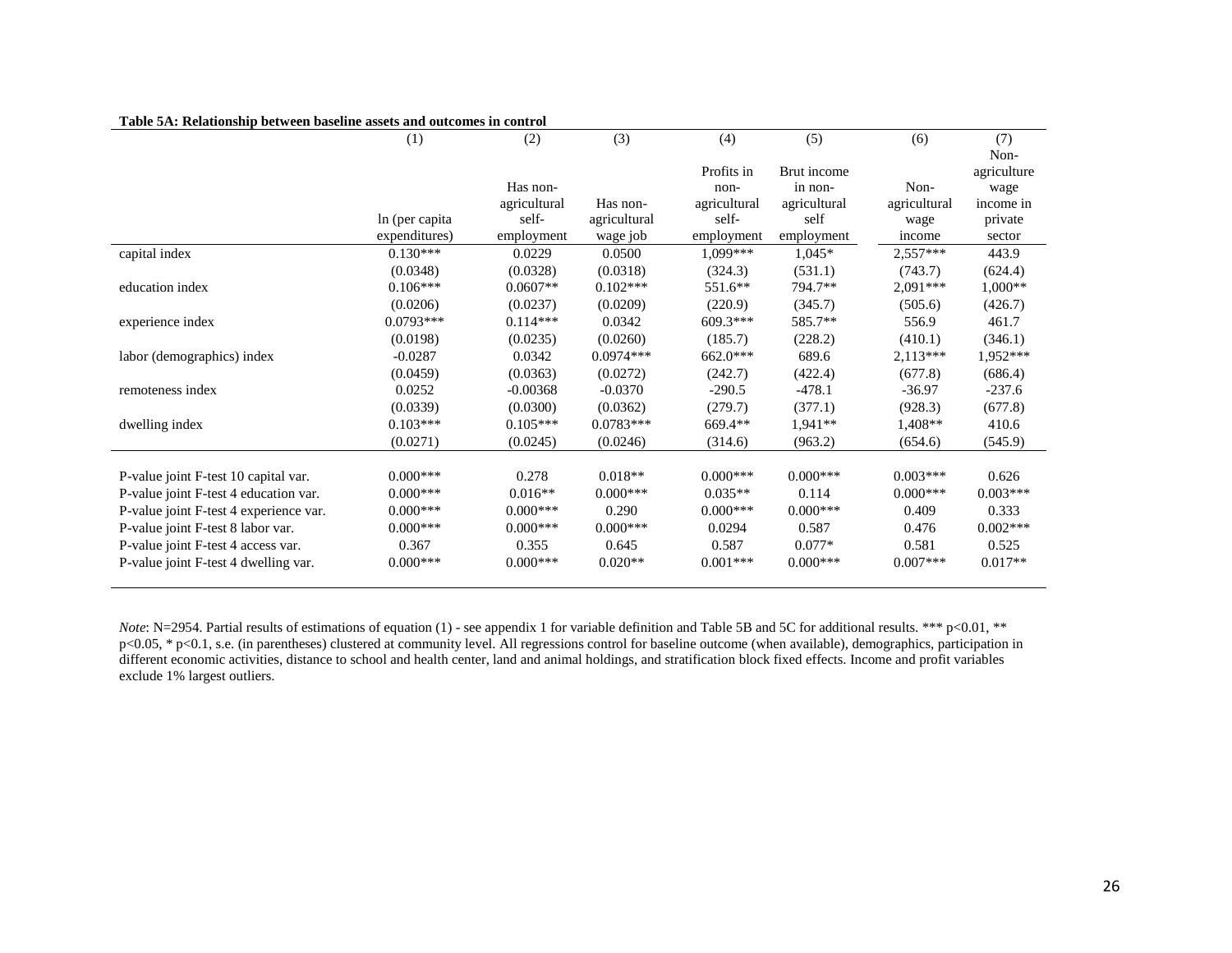|                                              | (1)             | (2)          | (3)          | (4)          | (5)          | (6)          | (7)         |
|----------------------------------------------|-----------------|--------------|--------------|--------------|--------------|--------------|-------------|
|                                              |                 |              |              |              |              |              | Non-        |
|                                              |                 |              |              | Profits in   | Brut income  |              | agriculture |
|                                              |                 | Has non-     |              | non-         | in non-      | Non-         | wage        |
|                                              |                 | agricultural | Has non-     | agricultural | agricultural | agricultural | income in   |
|                                              | In (per capita) | self-        | agricultural | self-        | self         | wage         | private     |
|                                              | expenditures)   | employment   | wage job     | employment   | employment   | income       | sector      |
| grant*capital                                | $-0.0541$       | 0.0219       | $-0.0274$    | $-504.5$     | 180.4        | $-1,713*$    | $-551.8$    |
|                                              | (0.0385)        | (0.0383)     | (0.0367)     | (393.3)      | (674.8)      | (1,027)      | (819.5)     |
| grant*education                              | $-0.0364$       | 0.00273      | 0.00605      | 354.3        | 372.4        | 611.0        | $-349.8$    |
|                                              | (0.0245)        | (0.0290)     | (0.0238)     | (253.4)      | (393.2)      | (658.6)      | (515.2)     |
| grant*experience                             | $-0.00810$      | $-0.0209$    | $-0.0250$    | 250.6        | 494.6        | $-179.7$     | $-249.2$    |
|                                              | (0.0258)        | (0.0314)     | (0.0338)     | (271.7)      | (348.6)      | (743.0)      | (610.2)     |
| grant*labor (demographics)                   | $-0.132**$      | 0.0240       | $-0.0210$    | $-138.2$     | $-5.917$     | $-1,193$     | $-1,154$    |
|                                              | (0.0557)        | (0.0560)     | (0.0432)     | (362.0)      | (668.1)      | (1,100)      | (1,033)     |
| grant*remoteness                             | 0.0610          | 0.0875       | 0.0212       | $-301.0$     | $-37.19$     | 182.5        | $-142.4$    |
|                                              | (0.0463)        | (0.0528)     | (0.0448)     | (382.6)      | (696.3)      | (1,150)      | (875.3)     |
| grant*dwelling characteristics               | 0.0412          | $-0.00755$   | $-0.0217$    | 251.7        | 180.0        | 145.1        | 839.4       |
|                                              | (0.0306)        | (0.0269)     | (0.0286)     | (246.8)      | (399.2)      | (756.2)      | (593.1)     |
|                                              |                 |              |              |              |              |              |             |
| P-value joint F-test 10 capital var.*grant   | 0.640           | 0.557        | 0.135        | 0.717        | 0.244        | 0.247        | 0.560       |
| P-value joint F-test 4 education var.*grant  | 0.323           | 0.557        | 0.496        | 0.236        | $0.079*$     | 0.747        | 0.973       |
| P-value joint F-test 4 experience var.*grant | 0.201           | 0.205        | 0.803        | 0.751        | 0.485        | 0.766        | 0.704       |
| P-value joint F-test 8 labor var.*grant      | $0.081*$        | 0.200        | 0.522        | 0.142        | 0.568        | 0.719        | 0.910       |
| P-value joint F-test 4 remoteness var.*grant | $0.001***$      | 0.507        | 0.855        | 0.136        | 0.596        | 0.487        | 0.277       |
| P-value joint F-test 4 dwelling var.*grant   | 0.822           | 0.382        | 0.263        | $0.095*$     | 0.127        | 0.251        | 0.368       |
|                                              |                 |              |              |              |              |              |             |

#### **Table 5B: Heterogeneity of business grant and baseline asset endowments**

*Note*: N=2954. Partial results of estimations of equation (1) - see appendix 1 for variable definition and Table 5A and 5C for additional results. \*\*\* p<0.01, \*\*  $p<0.05$ , \*  $p<0.1$ , s.e. (in parentheses) clustered at community level. All regressions control for baseline outcome (when available), demographics, participation in different economic activities, distance to school and health center, land and animal holdings, and stratification block fixed effects. Income and profit variables exclude 1% largest outliers.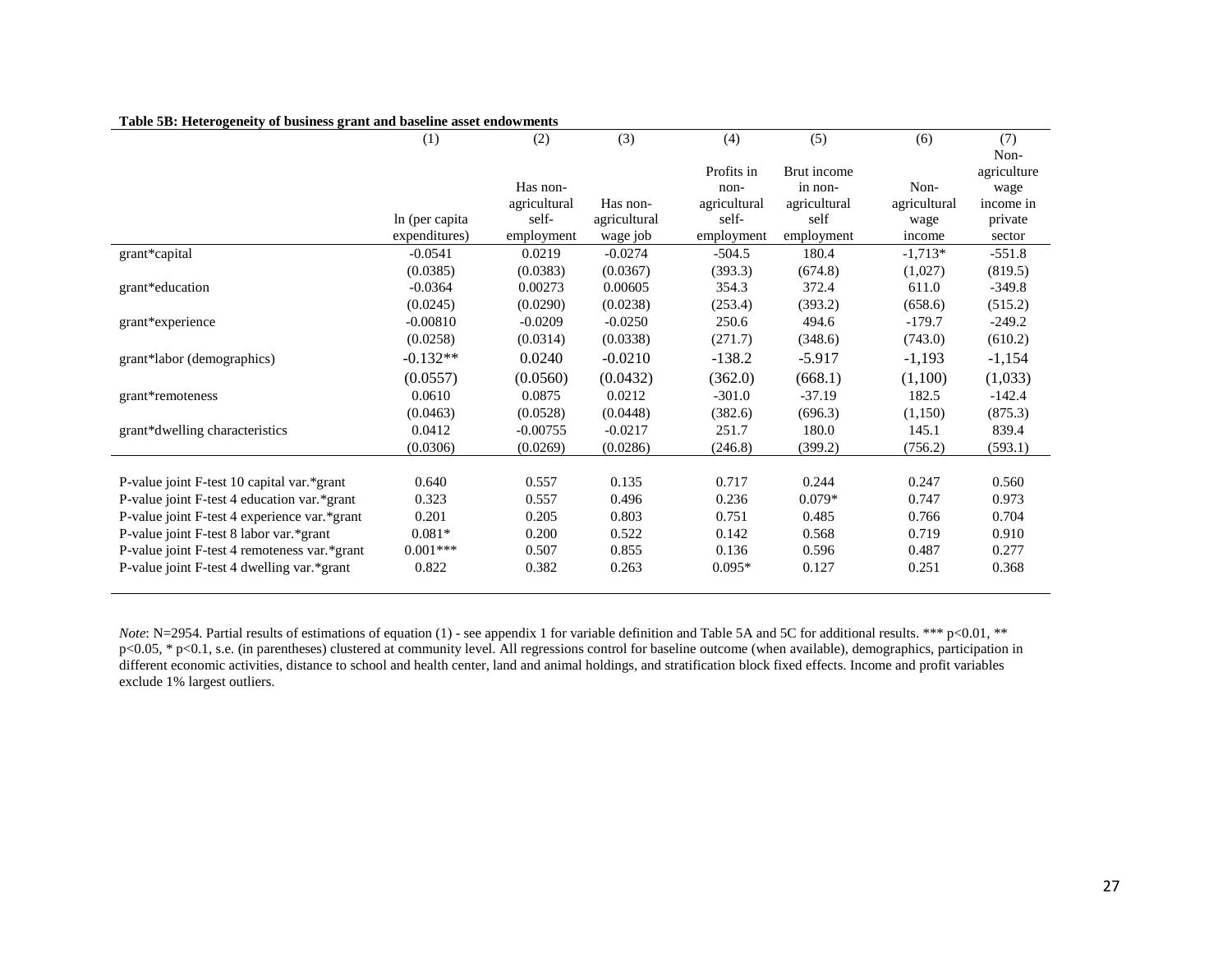|                                                 | (1)            | (2)          | (3)          | (4)          | (5)          | (6)          | (7)         |
|-------------------------------------------------|----------------|--------------|--------------|--------------|--------------|--------------|-------------|
|                                                 |                |              |              |              |              |              | Non-        |
|                                                 |                |              |              | Profits in   | Brut income  |              | agriculture |
|                                                 |                | Has non-     |              | non-         | in non-      | Non-         | wage        |
|                                                 |                | agricultural | Has non-     | agricultural | agricultural | agricultural | income in   |
|                                                 | In (per capita | self-        | agricultural | self-        | self         | wage         | private     |
|                                                 | expenditures)  | employment   | wage job     | employment   | employment   | income       | sector      |
| training*capital                                | $-0.0428$      | 0.0526       | $-0.0297$    | $-624.3$     | 403.0        | $-1,153$     | 192.8       |
|                                                 | (0.0417)       | (0.0366)     | (0.0374)     | (407.6)      | (592.9)      | (1,033)      | (809.8)     |
| training*education                              | $-0.000386$    | 0.0107       | 0.00498      | 92.32        | 79.54        | 920.8        | 1,249**     |
|                                                 | (0.0291)       | (0.0266)     | (0.0261)     | (279.3)      | (390.4)      | (757.2)      | (615.0)     |
| training*experience                             | 0.0360         | 0.00420      | 0.00864      | $-195.5$     | 472.4        | $-98.14$     | 502.3       |
|                                                 | (0.0280)       | (0.0301)     | (0.0345)     | (264.0)      | (371.1)      | (627.5)      | (596.5)     |
| training*labor (demographics)                   | $-0.123**$     | $-0.0276$    | $-0.00527$   | $-288.8$     | 177.7        | $-371.2$     | 256.3       |
|                                                 | (0.0616)       | (0.0521)     | (0.0435)     | (365.5)      | (592.8)      | (1,200)      | (1,100)     |
| training*remoteness                             | 0.0821         | $0.127**$    | $-0.00328$   | $-141.0$     | $-445.7$     | $-1,276$     | $-1,388$    |
|                                                 | (0.0556)       | (0.0548)     | (0.0480)     | (360.7)      | (637.0)      | (1,288)      | (1,015)     |
| training*dwelling characteristics               | 0.0344         | $-0.0113$    | 0.0212       | 89.55        | 487.1        | 3.430        | $-234.3$    |
|                                                 | (0.0265)       | (0.0308)     | (0.0281)     | (190.7)      | (315.7)      | (708.1)      | (521.0)     |
|                                                 |                |              |              |              |              |              |             |
| P-value joint F-test 10 capital var.*training   | 0.471          | 0.236        | 0.313        | $0.027**$    | $0.071*$     | $0.070*$     | 0.525       |
| P-value joint F-test 4 education var.*training  | 0.983          | 0.647        | 0.191        | 0.798        | 0.800        | 0.229        | 0.123       |
| P-value joint F-test 4 experience var.*training | 0.532          | 0.742        | 0.422        | 0.971        | 0.629        | 0.631        | 0.386       |
| P-value joint F-test 8 labor var.*training      | 0.432          | $0.007***$   | 0.370        | $0.004***$   | 0.377        | 0.471        | 0.422       |
| P-value joint F-test 4 remoteness var.*training | 0.261          | 0.740        | 0.623        | 0.111        | 0.579        | 0.850        | 0.454       |
| P-value joint F-test 4 dwelling var.*training   | 0.497          | 0.492        | 0.357        | $0.035**$    | $0.036**$    | 0.470        | 0.634       |
|                                                 |                |              |              |              |              |              |             |

#### **Table 5C: Heterogeneity of impact training and baseline asset endowments**

*Note*: N=2954. Partial results of estimations of equation (1) - see appendix 1 for variable definition and Table 5A and 5B for additional results. \*\*\* p<0.01, \*\*  $p<0.05$ , \*  $p<0.1$ , s.e. (in parentheses) clustered at community level. All regressions control for baseline outcome (when available), demographics, participation in different economic activities, distance to school and health center, land and animal holdings, and stratification block fixed effects. Income and profit variables exclude 1% largest outliers.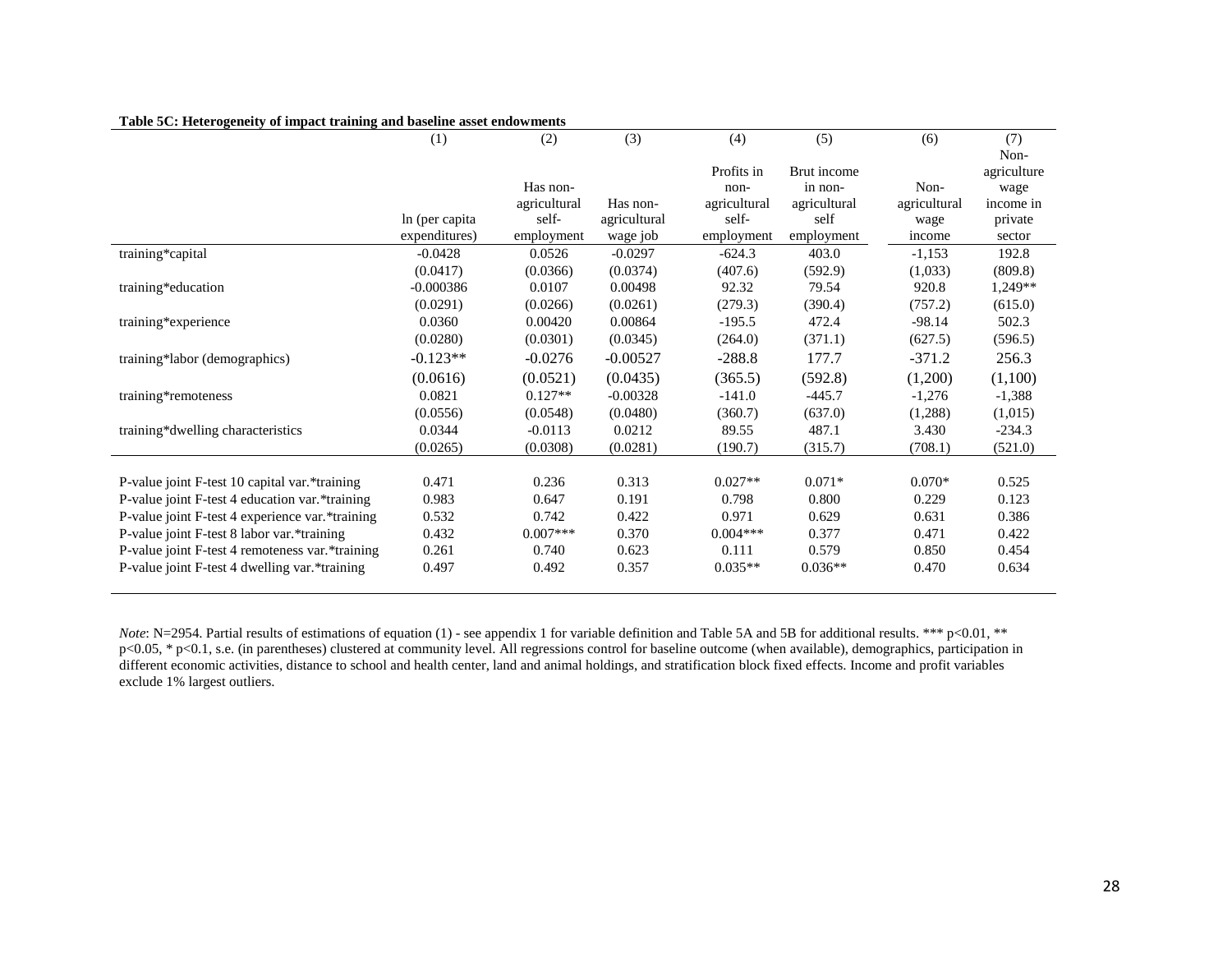|                                       | (1)             | (2)          | (3)          | (4)             | (5)            | (6)          | (7)         |  |  |  |  |
|---------------------------------------|-----------------|--------------|--------------|-----------------|----------------|--------------|-------------|--|--|--|--|
|                                       |                 |              |              |                 |                |              | Non-        |  |  |  |  |
|                                       |                 |              |              |                 | Brut income in |              | agriculture |  |  |  |  |
|                                       |                 | Has non-     |              | Profits in non- | non-           | Non-         | wage        |  |  |  |  |
|                                       |                 | agricultural | Has non-     | agricultural    | agricultural   | agricultural | income in   |  |  |  |  |
|                                       | In (per capita) | self-        | agricultural | self-           | self           | wage         | private     |  |  |  |  |
|                                       | expenditures)   | employment   | wage job     | employment      | employment     | income       | sector      |  |  |  |  |
| HETEROGENEITY IMPACT INVESTMENT GRANT |                 |              |              |                 |                |              |             |  |  |  |  |
| Grant                                 | 0.0407          | 0.0285       | 0.00464      | 145.3           | 729.9          | 908.4        | 25.92       |  |  |  |  |
|                                       | (0.0388)        | (0.0312)     | (0.0310)     | (317.5)         | (444.6)        | (1,057)      | (827.8)     |  |  |  |  |
| Grant*Poverty                         | 0.0648          | $0.142***$   | $-0.0380$    | 645.5           | 622.1          | $-1,575$     | $-476.6$    |  |  |  |  |
|                                       | (0.0424)        | (0.0400)     | (0.0404)     | (405.4)         | (490.5)        | (1,249)      | (1,086)     |  |  |  |  |
| Poverty                               | $-0.0770**$     | $-0.145***$  | $-0.00560$   | $-1,349***$     | $-1,811***$    | $-827.2$     | 712.4       |  |  |  |  |
|                                       | (0.0323)        | (0.0295)     | (0.0317)     | (315.7)         | (337.6)        | (822.1)      | (721.8)     |  |  |  |  |
| <b>HETEROGENEITY IMPACT</b>           |                 |              |              |                 |                |              |             |  |  |  |  |
| <b>TRAINING</b>                       |                 |              |              |                 |                |              |             |  |  |  |  |
| Training                              | 0.00597         | $-0.0269$    | 0.0661       | $-1,010***$     | $-551.0$       | $2,294**$    | 2,982***    |  |  |  |  |
|                                       | (0.0350)        | (0.0327)     | (0.0399)     | (354.7)         | (540.0)        | (1,133)      | (872.8)     |  |  |  |  |
| Training*Poverty                      | 0.0331          | $0.0966**$   | $-0.0710$    | $1,066**$       | 704.4          | $-2,768**$   | $-3,171***$ |  |  |  |  |
|                                       | (0.0378)        | (0.0400)     | (0.0517)     | (444.0)         | (622.0)        | (1,376)      | (1,057)     |  |  |  |  |
| Poverty                               | $-0.0770**$     | $-0.145***$  | $-0.00560$   | $-1,349***$     | $-1,811***$    | $-827.2$     | 712.4       |  |  |  |  |
|                                       | (0.0323)        | (0.0295)     | (0.0317)     | (315.7)         | (337.6)        | (822.1)      | (721.8)     |  |  |  |  |
|                                       |                 |              |              |                 |                |              |             |  |  |  |  |

#### **Table 6: Impacts of business grant and training by poverty level based on baseline per capita expenditures**

*Note*: N=2954. ITT estimates, \*\*\* p<0.01, \*\* p<0.05, \* p<0.1, s.e. (in parentheses) clustered at community level. All regressions control for baseline outcome (when available), demographics, participation in different economic activities, distance to school and health center, land and animal holdings, and stratification block fixed effects. Income and profit variables exclude 1% largest outliers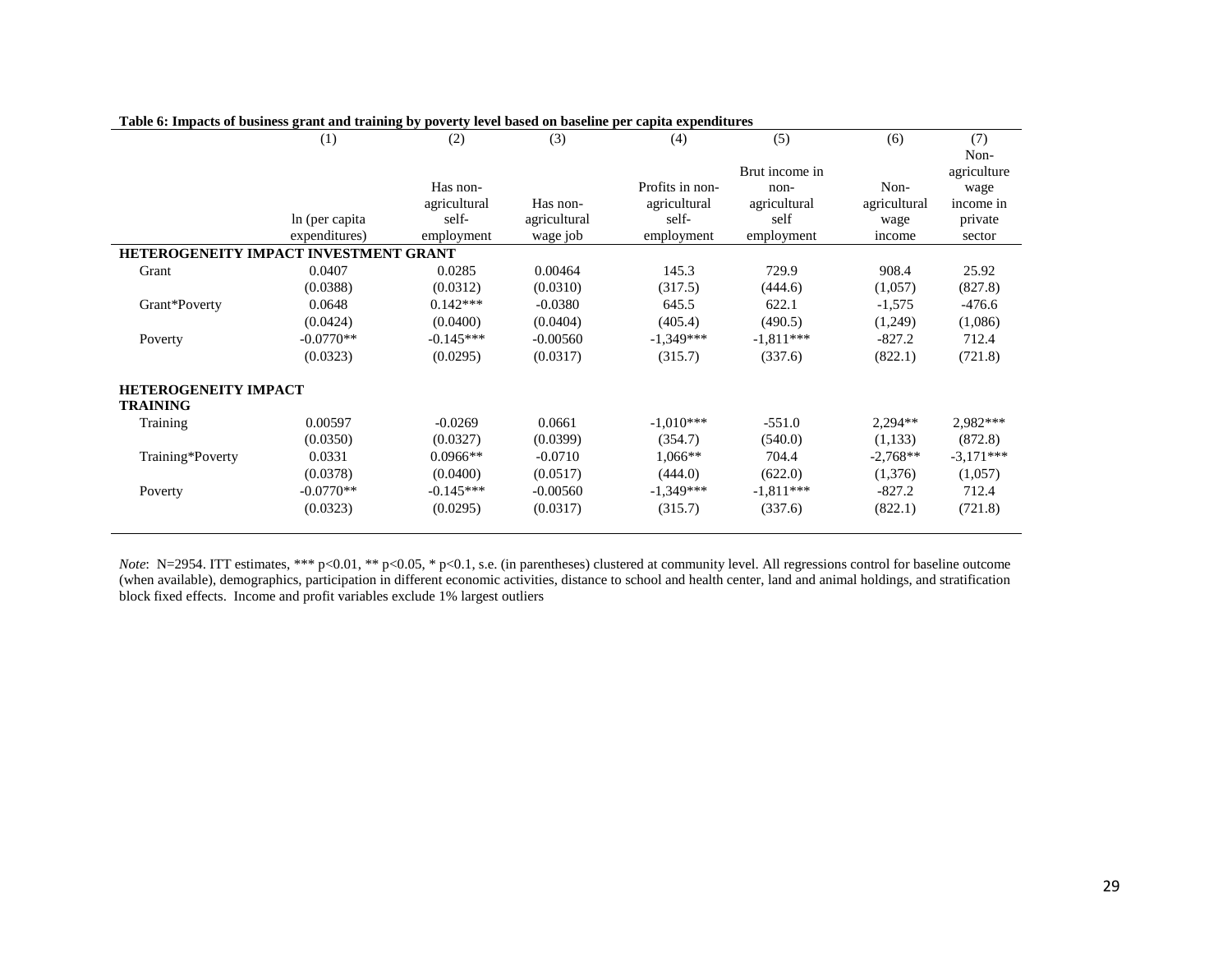|                                       | (1)             | (2)          | (3)          | (4)          | (5)          | (6)          | (7)         |  |  |  |
|---------------------------------------|-----------------|--------------|--------------|--------------|--------------|--------------|-------------|--|--|--|
|                                       |                 |              |              |              |              |              | Non-        |  |  |  |
|                                       |                 |              |              | Profits in   | Brut income  |              | agriculture |  |  |  |
|                                       |                 | Has non-     |              | $non-$       | in non-      | Non-         | wage        |  |  |  |
|                                       |                 | agricultural | Has non-     | agricultural | agricultural | agricultural | income in   |  |  |  |
|                                       | In (per capita) | self-        | agricultural | self-        | self         | wage         | private     |  |  |  |
|                                       | expenditures)   | employment   | wage job     | employment   | employment   | income       | sector      |  |  |  |
| HETEROGENEITY IMPACT INVESTMENT GRANT |                 |              |              |              |              |              |             |  |  |  |
| Grant                                 | $0.0924*$       | $0.0923**$   | 0.0148       | 533.5        | 521.2        | 206.3        | $-269.6$    |  |  |  |
|                                       | (0.0482)        | (0.0358)     | (0.0360)     | (414.2)      | (736.9)      | (1,162)      | (778.4)     |  |  |  |
| Grant*Estimated Poverty               | $-0.0135$       | 0.0395       | $-0.0449$    | 74.56        | 862.6        | $-346.2$     | $-1.107$    |  |  |  |
|                                       | (0.0525)        | (0.0424)     | (0.0476)     | (489.3)      | (809.3)      | (1,312)      | (932.4)     |  |  |  |
| <b>Estimated Poverty</b>              | $-0.105***$     | $-0.0740**$  | 0.0214       | $-864.8**$   | $-1.766***$  | $-458.8$     | $1,250*$    |  |  |  |
|                                       | (0.0383)        | (0.0308)     | (0.0317)     | (394.8)      | (668.5)      | (966.7)      | (729.6)     |  |  |  |
| <b>HETEROGENEITY IMPACT TRAINING</b>  |                 |              |              |              |              |              |             |  |  |  |
| Training                              | 0.0366          | $-0.0281$    | 0.0449       | $-730.7$     | $-1,013$     | 2,078        | $2,851***$  |  |  |  |
|                                       | (0.0459)        | (0.0351)     | (0.0397)     | (474.6)      | (766.0)      | (1,356)      | (911.2)     |  |  |  |
| Training*Estimated Poverty            | $-0.0146$       | $0.0878*$    | $-0.0325$    | 562.9        | 1,230        | $-2,161$     | $-2,599**$  |  |  |  |
|                                       | (0.0497)        | (0.0444)     | (0.0472)     | (553.4)      | (843.6)      | (1, 532)     | (1,118)     |  |  |  |
| <b>Estimated Poverty</b>              | $-0.105***$     | $-0.0740**$  | 0.0214       | $-864.8**$   | $-1,766***$  | $-458.8$     | $1,250*$    |  |  |  |
|                                       | (0.0383)        | (0.0308)     | (0.0317)     | (394.8)      | (668.5)      | (966.7)      | (729.6)     |  |  |  |
|                                       |                 |              |              |              |              |              |             |  |  |  |

#### **Table 7: Impacts of business grant and training by poverty level as estimated by proxy means**

*Note*: N=2954. ITT estimates, \*\*\* p<0.01, \*\* p<0.05, \* p<0.1, s.e. (in parentheses) clustered at community level. All regressions control for baseline outcome (when available), demographics, participation in different economic activities, distance to school and health center, land and animal holdings, and stratification block fixed effects. Income and profit variables exclude 1% largest outliers